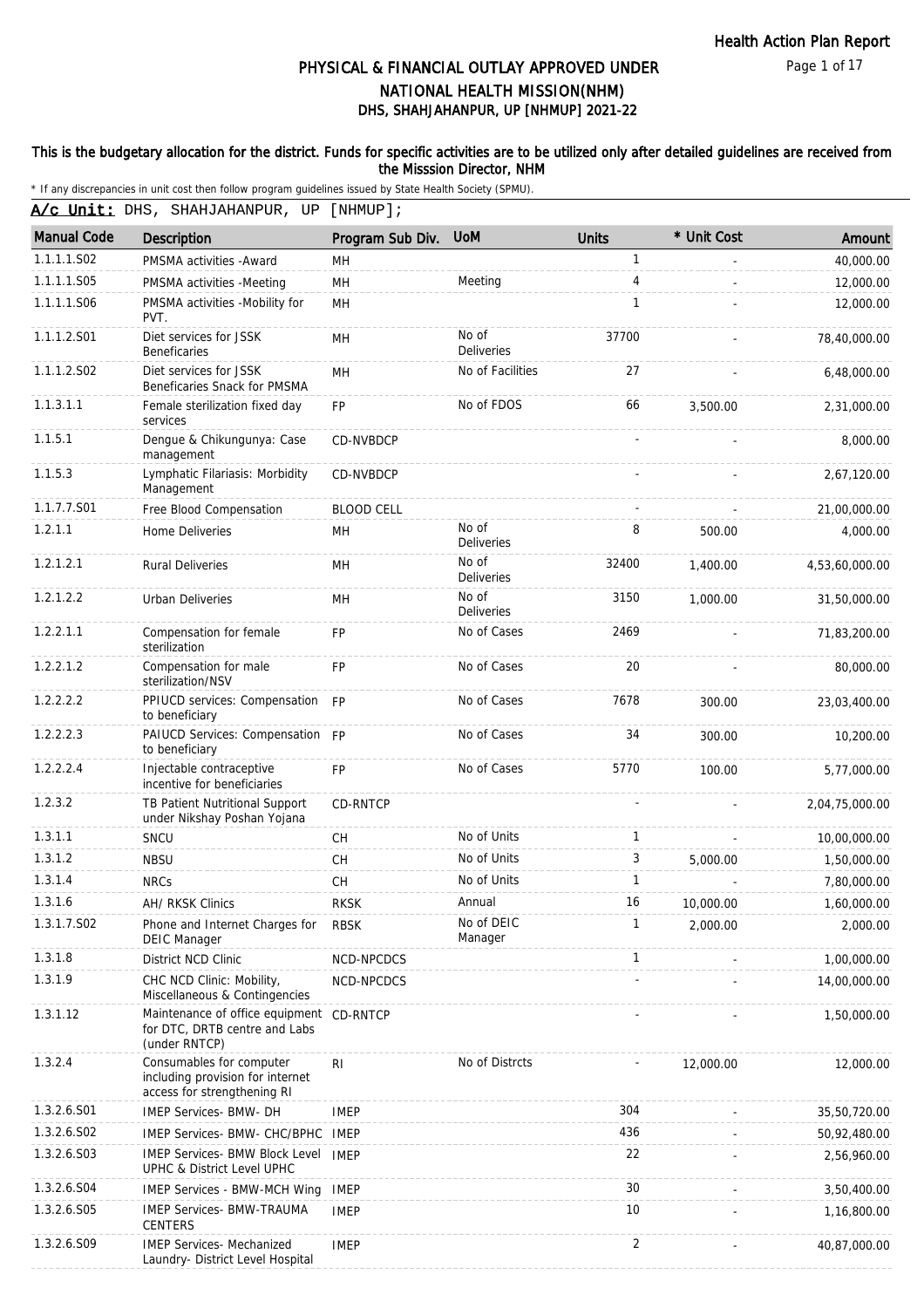### This is the budgetary allocation for the district. Funds for specific activities are to be utilized only after detailed guidelines are received from the Misssion Director, NHM

| <b>Manual Code</b> | <b>Description</b>                                                                                                                                                                                           | Program Sub Div. | <b>UoM</b>           | <b>Units</b> | * Unit Cost | Amount         |
|--------------------|--------------------------------------------------------------------------------------------------------------------------------------------------------------------------------------------------------------|------------------|----------------------|--------------|-------------|----------------|
| 1.3.2.6.S10        | IMEP Services- Cleaning -<br>CHC/BPHC                                                                                                                                                                        | <b>IMEP</b>      | per bed per<br>month | 436          | 548.35      | 28,68,967.00   |
| 1.3.2.6.S11        | IMEP Services-Cleaning - MCH<br>Wing                                                                                                                                                                         | <b>IMEP</b>      | per bed per<br>month | 30           | 548.35      | 1,97,406.00    |
| 1.3.2.6.S12        | IMEP Services-Cleaning -<br><b>TRAUMA CENTERS</b>                                                                                                                                                            | <b>IMEP</b>      | per bed per<br>month | 10           | 548.35      | 65,802.00      |
| 2.2.1              | POL for Family Planning/ Others                                                                                                                                                                              | <b>FP</b>        | No of FDOS           | 66           | 1,000.00    | 66,000.00      |
| 2.2.2              | Mobility & Communication<br>support for AH counsellors &<br><b>RKSK Coordinators</b>                                                                                                                         | <b>RKSK</b>      |                      | 34           |             | 3,22,800.00    |
| 2.2.3              | Mobility support for RBSK Mobile RBSK<br>health team                                                                                                                                                         |                  | No of Vehicle        | 30           | 33,000.00   | 1,18,80,000.00 |
| 2.2.4              | Support for RBSK: CUG<br>connection per team and rental                                                                                                                                                      | <b>RBSK</b>      | No of Team           | 30           | 200.00      | 72,000.00      |
| 2.2.11             | Any Other                                                                                                                                                                                                    |                  |                      |              |             | 2,64,000.00    |
| 2.3.1.1.2          | Monthly Village Health and<br><b>Nutrition Days</b>                                                                                                                                                          | <b>RI</b>        | No of Session        | 8170         | 100.00      | 8,17,000.00    |
| 2.3.1.5            | Organizing Adolescent Health<br>day                                                                                                                                                                          | <b>RKSK</b>      | AHD                  | 372          | 2,500.00    | 9,30,000.00    |
| 2.3.1.6            | <b>Organising Adolescent Friendly</b><br>Club meetings at subcentre<br>Level                                                                                                                                 | <b>RKSK</b>      | <b>AFC Meeting</b>   | 744          | 250.00      | 1,86,000.00    |
| 2.3.1.10           | Mobility support for mobile<br>health team/ TA/DA to<br>vaccinators                                                                                                                                          | RI               | No of Vehicle        | 3            | 3,96,000.00 | 11,88,000.00   |
| 2.3.1.11           | Outreach for demand<br>generation, testing and<br>treatment of Viral Hepatitis<br>through Mobile Medical<br>Units/NGOs/CBOs/etc                                                                              | <b>CD-NVHCP</b>  |                      |              |             | 20,000.00      |
| 2.3.2.3            | DMHP: Targeted interventions at NCD-NMHP<br>community level Activities &<br>interventions targeted at<br>schools, colleges, workplaces,<br>out of school adolescents, urban<br>slums and suicide prevention. |                  |                      | 1            |             | 6,00,000.00    |
| 2.3.3.2            | Screening and free spectacles to NCD-NPCB<br>school children                                                                                                                                                 |                  | No of Cases          |              |             | 10,52,800.00   |
| 2.3.3.3            | Screening and free spectacles<br>for near work to Old Person                                                                                                                                                 | NCD-NPCB         | No of Cases          |              |             | 5,26,400.00    |
| 2.3.3.4.1          | Coverage of Public School and<br>Private school                                                                                                                                                              | NCD-NTCP         |                      | 1            |             | 4,99,660.00    |
| 2.3.3.4.5          | Sensitization campaign for<br>college students                                                                                                                                                               | NCD-NTCP         |                      | 1            |             | 2,00,000.00    |
| 3.1.1.3.2.S01      | ASHA/AWW/Volunteer Incentive<br>for detection of leprosy                                                                                                                                                     | CD-NLEP          |                      |              |             | 1,39,000.00    |
| 3.1.1.3.2.S02      | ASHA Incentive for PB<br>(Treatment completion)                                                                                                                                                              | CD-NLEP          |                      |              |             | 1,08,000.00    |
| 3.1.1.3.2.S03      | ASHA Incentive for MB<br>(Treatment completion)                                                                                                                                                              | CD-NLEP          |                      |              |             | 1,33,440.00    |
| 3.1.1.3.3          | Any Other ASHS Incentives<br>(ASHA Involvement under NLEP<br>- Sensitisation)                                                                                                                                | CD-NLEP          |                      |              |             | 52,800.00      |
| 3.1.1.3.A.S01      | ASHA Incentive/ Honorarium for<br>Malaria and LLIN Distribution                                                                                                                                              | CD-NVBDCP        |                      |              |             | 6,75,000.00    |
| 3.1.1.3.A.S02      | ASHA Incentive for Dengue and<br>Chikungunya                                                                                                                                                                 | CD-NVBDCP        |                      |              |             | 27,09,000.00   |
| 3.1.1.3.A.S05      | Honorarium for Drug Distribution CD-NVBDCP<br>including ASHAs and supervisors<br>involved in MDA                                                                                                             |                  |                      |              |             | 78,81,750.00   |
| 3.1.1.2            | ASHA Incentive under NIDDCP                                                                                                                                                                                  | NCD-NIDDCP       | No of ASHA           |              |             | 2,03,175.00    |
| 3.1.1.4.A.1.S01    | ASHA Incentive Filling of CBAC                                                                                                                                                                               | CP               | No. of               |              | 10.00       | 39,29,400.00   |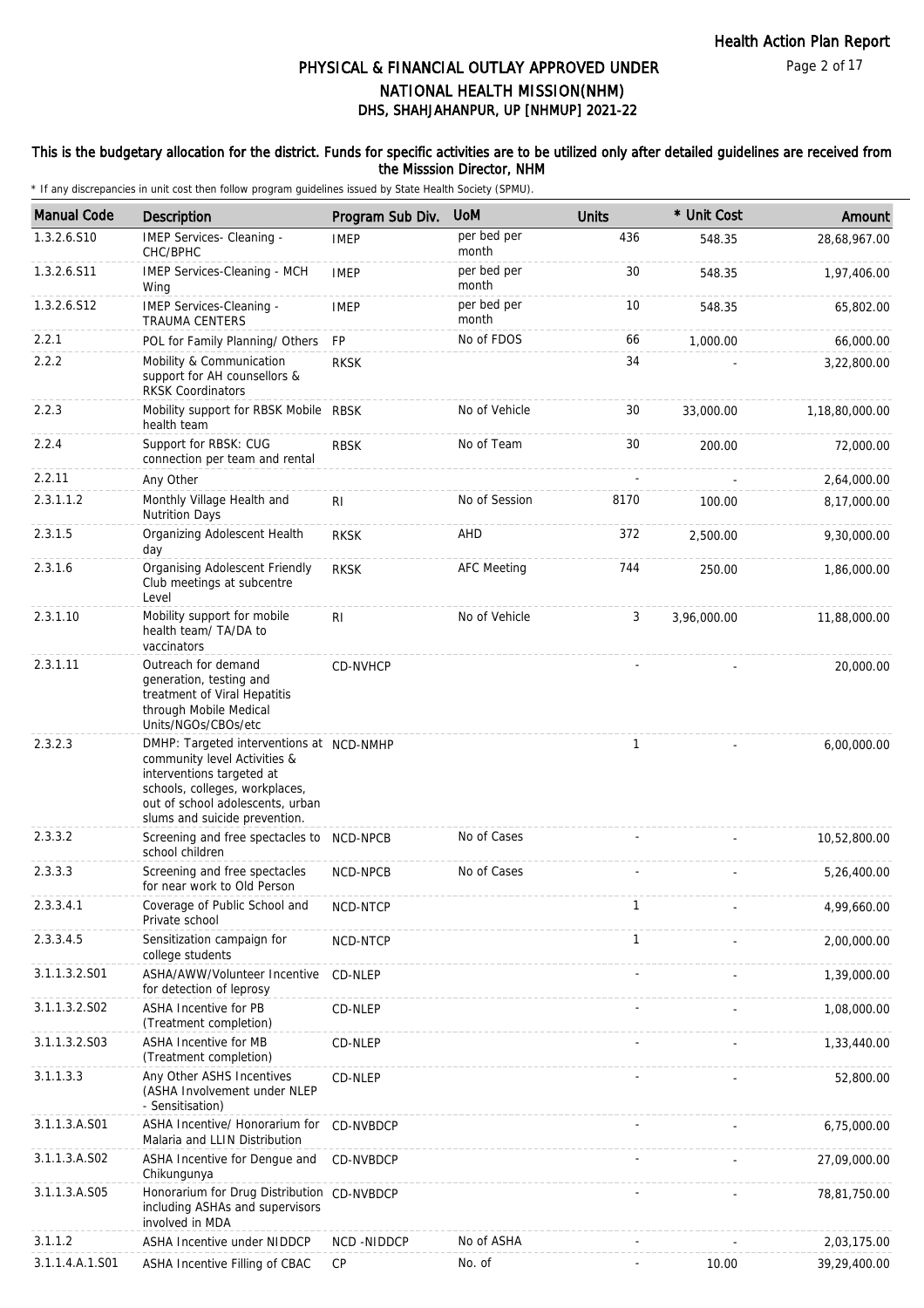### This is the budgetary allocation for the district. Funds for specific activities are to be utilized only after detailed guidelines are received from the Misssion Director, NHM

| <b>Manual Code</b> | Description                                                                                                          | Program Sub Div. | <b>UoM</b>                               | <b>Units</b> | * Unit Cost | Amount         |
|--------------------|----------------------------------------------------------------------------------------------------------------------|------------------|------------------------------------------|--------------|-------------|----------------|
|                    | forms and familly folder of<br>patients with confirm NCD cases                                                       |                  | <b>Beneficiaries</b>                     |              |             |                |
| 3.1.1.1.4.S09.A    | ASHA incentive for HRP<br>identification and follow up                                                               | MН               | No of HRP                                | 3900         | 300.00      | 11,70,000.00   |
| 3.1.1.1.1.S01      | JSY Incentive to ASHA                                                                                                | MН               | No of<br>Deliveries                      | 30600        |             | 1,83,60,000.00 |
| 3.1.1.1.1.S03      | National Iron Plus Incentive for<br>mobilizing children and/or<br>ensuring compliance and<br>reporting (6-59 months) | <b>CH</b>        | No of ASHA                               | 2609         | 50.00       | 7,82,700.00    |
| 3.1.1.1.2.S01      | ASHA incentive under MAA<br>programme @ Rs 100 per ASHA<br>for quarterly mother's meeting                            | CH               | No of ASHA                               | 2609         | 100.00      | 10,43,600.00   |
| 3.1.1.1.2.S02      | Incentive for Home Based<br>Newborn Care programme                                                                   | CH               | No. of Child                             | 61569        | 250.00      | 1,53,92,250.00 |
| 3.1.1.1.2.S04      | Incentive for referral of SAM<br>cases to NRC and for follow up<br>of discharge SAM children from<br><b>NRCs</b>     | СH               | No.of SAM<br>Child referal &<br>followup | 1            | 150.00      | 28,800.00      |
| 3.1.1.1.2.S05      | Incentive for National<br>Deworming Day for mobilising<br>out of school children                                     | <b>RKSK</b>      | <b>ASHA</b>                              | 2829         | 100.00      | 2,82,900.00    |
| 3.1.1.1.2.S06      | Incentive for IDCF for<br>prophylactic distribution of ORS<br>to family with under-five<br>children.                 | СH               | No of ASHA                               | 2609         | 100.00      | 2,60,900.00    |
| 3.1.1.1.2.S07      | Incentive to ASHA for Quaterly<br>Visit Under HBYC                                                                   | СH               | No of Children                           | 34205        | 50.00       | 85,51,250.00   |
| 3.1.1.1.3.S01      | ASHA Incentive under<br>Immunzation                                                                                  | RI               | No of Children                           | 71436        | 225.00      | 1,60,73,100.00 |
| 3.1.1.1.4.S08      | ASHA incentive for injectable<br>contraceptive (Antara)                                                              | <b>FP</b>        | No of Cases                              | 3739         | 100.00      | 3,73,900.00    |
| 3.1.1.1.4.S09.B    | Reimbursement of travel<br>expenses for accompanying a<br>women to facility for medical<br>abortion                  | <b>FP</b>        | No of Cases                              | 80           | 225.00      | 18,000.00      |
| 3.1.1.1.4.S09.C    | Reimbursement of travel<br>expenses for accompanying a<br>women to facility for surgical<br>abortion (MVA/EVA)       | <b>FP</b>        | No of Cases                              | 80           | 150.00      | 12,000.00      |
| 3.1.1.1.4.S01      | ASHA Incentives under Saas<br>Bahu Sammellan                                                                         | FP               | No of Events                             | 2129         | 100.00      | 2,12,900.00    |
| 3.1.1.1.4.S02      | ASHA Incentives under Nayi Pehl FP<br>Kit                                                                            |                  | No of Kits                               | 10436        | 100.00      | 10,43,600.00   |
| 3.1.1.1.4.S04      | ASHA PPIUCD incentive for<br>accompanying the client for<br>PPIUCD insertion                                         | <b>FP</b>        | No of Cases                              | 10831        | 150.00      | 16,24,659.00   |
| 3.1.1.1.4.S05      | ASHA PAIUCD incentive for<br>accompanying the client for<br>PAIUCD insertion                                         | <b>FP</b>        | No. of cases                             | 34           | 150.00      | 5,100.00       |
| 3.1.1.1.4.S06.A    | ASHA incentive under ESB<br>scheme for promoting spacing of<br>births between 02 children                            | <b>FP</b>        | No. of cases                             | 3148         | 500.00      | 15,74,000.00   |
| 3.1.1.1.4.S06.B    | ASHA incentive under ESB<br>scheme for promoting spacing of<br>02 years after marriage                               | <b>FP</b>        | No. of cases                             | 3157         |             | 15,78,500.00   |
| 3.1.1.1.4.S07      | ASHA incentive under ESB<br>scheme for promoting Adoption<br>of Limiting Method upto Two<br>Children                 | <b>FP</b>        | No of Cases                              | 398          | 1,000.00    | 3,98,000.00    |
| 3.1.1.1.5.S02      | Incentive for mobilizing<br>adolescents and community for<br>AHD                                                     | <b>RKSK</b>      | ASHA                                     | 465          | 200.00      | 3,72,000.00    |
| 3.1.1.5            | ASHA incentives for routine                                                                                          | <b>CP</b>        | No. of Rural &                           |              | 2,000.00    | 7,14,60,000.00 |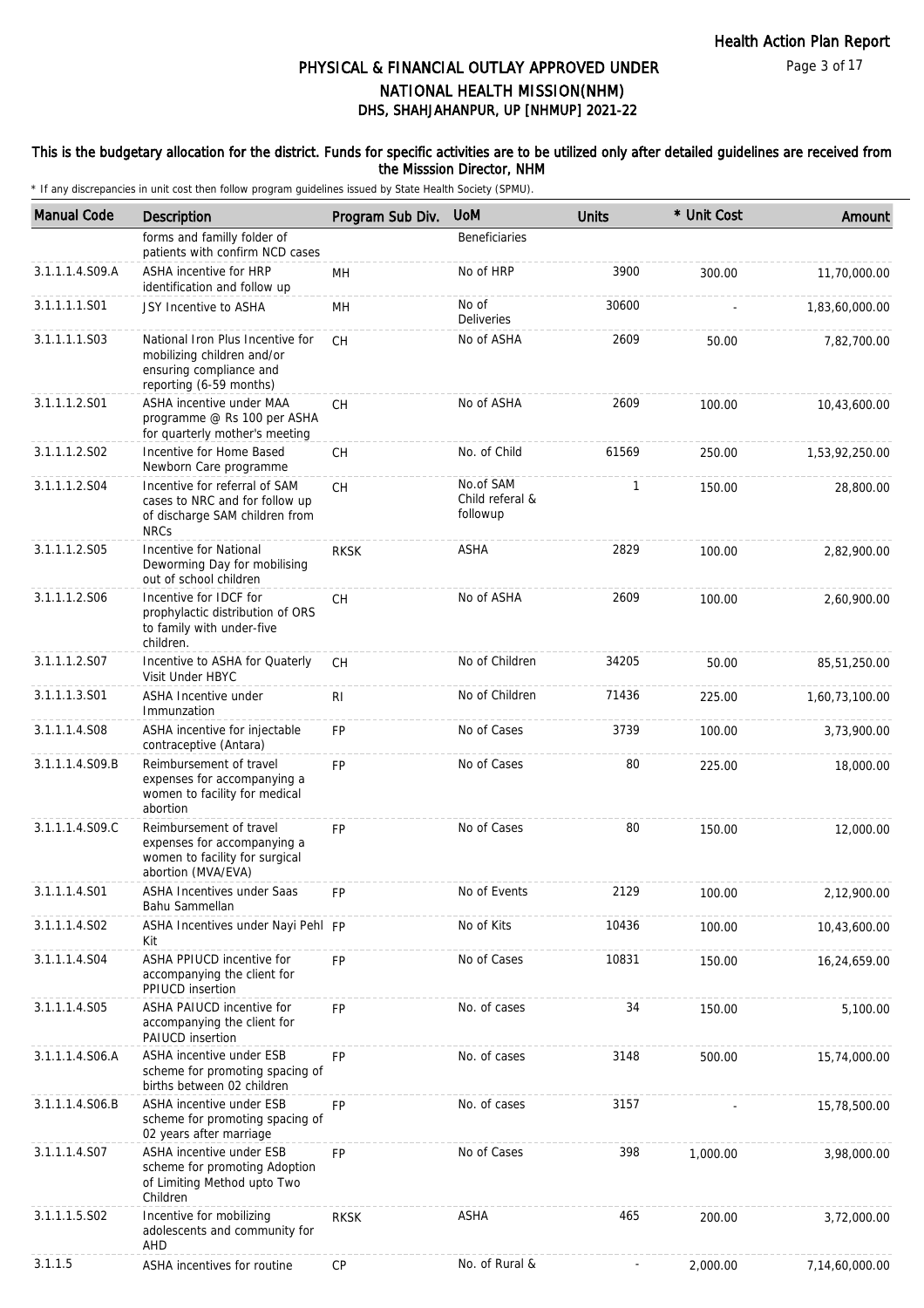### This is the budgetary allocation for the district. Funds for specific activities are to be utilized only after detailed guidelines are received from the Misssion Director, NHM

| <b>Manual Code</b> | Description                                                                                                                       | Program Sub Div. | <b>UoM</b>                            | <b>Units</b> | * Unit Cost | Amount         |
|--------------------|-----------------------------------------------------------------------------------------------------------------------------------|------------------|---------------------------------------|--------------|-------------|----------------|
|                    | activities                                                                                                                        |                  | Rurban ASHA                           |              |             |                |
| 3.1.1.6.S01        | Incentive to ASHA Facilitator for<br>CBAC, HRP and SAM Tracking                                                                   | CP               | No of AF                              |              | 1,700.00    | 26,52,000.00   |
| 3.1.1.6.S02        | Incentive to ASHA for Health<br>Promotion Day                                                                                     | CP               | No. of Rural &<br>Rurban ASHA         |              | 200.00      | 71,46,000.00   |
| 3.1.1.6.S03        | Incentive to ASHA under PMMVY CP                                                                                                  |                  | No. of<br>Beneficiaries               |              | 100.00      | 21, 19, 600.00 |
| 3.1.1.6.S04        | ASHA Beema- Pradhan Mantri<br>Jeevan Jyoti & Suraksh Bima<br>Yojna                                                                | CP               |                                       |              |             | 9,54,798.00    |
| 3.1.1.6.S05        | Mother Group Meeting                                                                                                              | <b>CP</b>        | No. of Rural &<br>Rurban ASHA         |              |             | 84,78,400.00   |
| 3.1.3.1.1.S01      | Asha/ Asha Sangni Uniform                                                                                                         | <b>CP</b>        | No. of<br>Rural, Rurban<br>ASHA & AF  |              | 600.00      | 18,94,800.00   |
| 3.1.3.1.1.S02      | Asha/ Asha Sangni Umbrella                                                                                                        | <b>CP</b>        | No. of<br>Rural, Rurban<br>ASHA & AF  |              | 200.00      | 6,31,600.00    |
| 3.1.3.1.3          | Awards to ASHA's/Link workers                                                                                                     | <b>CP</b>        | No. of<br>Rural.Urban<br>,Rurban ASHA |              | 300.00      | 9,91,800.00    |
| 3.1.3.1.6          | Supervision costs by ASHA<br>facilitators (Shangni) (12<br>months)                                                                | <b>CP</b>        | No of AF                              |              | 7,200.00    | 1,12,32,000.00 |
| 3.1.1.1.3.S02.A    | Mobilization of children through<br>ASHA or other mobilizers                                                                      | <b>RI</b>        | No of Session                         | 32626        | 150.00      | 48,93,900.00   |
| 3.1.3.5.S01        | Incentive for other link workers<br>for Prepration of Due List of<br>Childrens to be immunized                                    | R <sub>l</sub>   | No of Session                         | 2088         | 100.00      | 2,08,800.00    |
| 3.1.2.10.S03       | Incentive to ASHA Cluster<br>Meeting                                                                                              | <b>CP</b>        |                                       |              |             | 38,84,750.00   |
| 3.1.2.1.S01        | <b>Induction Training</b>                                                                                                         | CP               | No of Batch                           |              | 1,28,000.00 | 7,68,000.00    |
| 3.2.3.1.1          | <b>Treatment Supporter</b><br>Honorarium (Rs 1000)                                                                                | <b>CD-RNTCP</b>  |                                       |              |             | 40,50,000.00   |
| 3.2.3.1.2          | <b>Treatment Supporter</b><br>Honorarium (Rs 5000)                                                                                | CD-RNTCP         |                                       |              |             | 3,87,000.00    |
| 3.2.3.1.3          | Incentive for informant (Rs 500)                                                                                                  | CD-RNTCP         |                                       |              |             | 6,94,800.00    |
| 3.2.3.1.4.S01      | <b>State/District TB Forums</b>                                                                                                   | CD-RNTCP         |                                       |              |             | 5,000.00       |
| 3.2.3.1.4.S02      | Community Engagement<br>activities /Incentive for<br>community<br>volunteers/supervisors /LT etc<br>undertaking ACF               | CD-RNTCP         |                                       |              |             | 24.00.000.00   |
| 3.2.1.1.S02        | Other activities under Mission<br>Parivar Vikas: Demand<br>Generation (Saas Bahu<br>Sammellan)                                    | <b>FP</b>        | No of Events                          | 2129         | 1,500.00    | 31,93,500.00   |
| 3.2.1.2            | Incentives for Peer Educators                                                                                                     | <b>RKSK</b>      | Peer Educator                         | 1860         | 50.00       | 11,16,000.00   |
| 3.3.3.2            | Training of PRI's<br>representatives/ Police<br>personnel/ Teachers/ Transport<br>personnel/ NGO personnel/<br>other stakeholders | NCD-NTCP         |                                       | $\mathbf{1}$ |             | 30,000.00      |
| 3.3.3.3            | Training of PRI under National<br>Program for Climate Change and<br>Human Health (NPCCHH)                                         | NCD-NPCCHH       |                                       | $\mathbf{1}$ |             | 70,000.00      |
| 3.3.4.S01          | <b>AAA Platform</b>                                                                                                               | CP               | No. of Rural &<br>Rurban ASHA         |              | 75.00       | 45, 14, 850.00 |
| 4.1.3              | <b>Community Health Centers</b>                                                                                                   | <b>CP</b>        | No of CHC                             | 15           | 2,50,000.00 | 37,50,000.00   |
| 4.1.4              | Primary Health Centers                                                                                                            | <b>CP</b>        | No of PHC                             | 37           | 87,500.00   | 32,37,500.00   |
| 4.1.5              | Sub Centers                                                                                                                       | CP               | No. of Sub                            |              | 10,000.00   | 28,30,000.00   |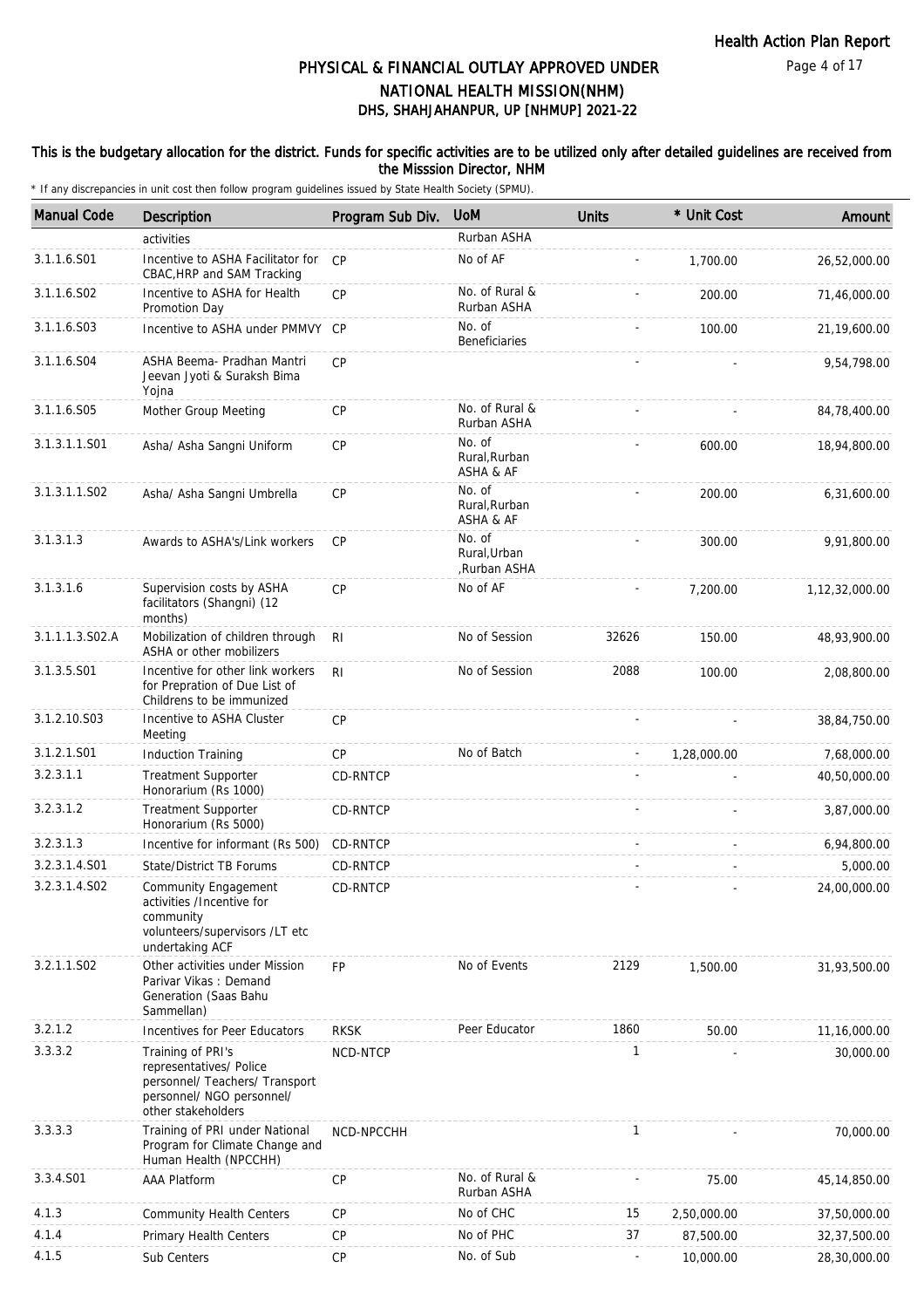### This is the budgetary allocation for the district. Funds for specific activities are to be utilized only after detailed guidelines are received from the Misssion Director, NHM

| <b>Manual Code</b> | Description                                                             | Program Sub Div.  | <b>UoM</b>                        | Units        | * Unit Cost | Amount         |
|--------------------|-------------------------------------------------------------------------|-------------------|-----------------------------------|--------------|-------------|----------------|
|                    |                                                                         |                   | Centre                            |              |             |                |
| 4.1.6              | Village Health Sanitation &<br><b>Nutrition Committee</b>               | <b>CP</b>         | No. of VHSNC                      |              | 10,000.00   | 1,55,50,000.00 |
| 4.1.7.S01          | H&WC Additional Untied Grant-<br><b>SC</b>                              | CP                | No. of HWC-<br><b>SC</b>          |              | 30,000.00   | 58,00,000.00   |
| 4.1.7.S02          | H&WC Additional Untied Grant-<br><b>PHC</b>                             | CP                | No. of HWC-<br>PHC                |              | 50,000.00   | 16,00,000.00   |
| 5.1.1.2.8          | Infrastructure strengthening of<br>SC to H&WC                           | <b>CP</b>         | No. of HWC-<br><b>SC</b>          |              | 7,00,000.00 | 5,25,00,000.00 |
| 5.1.1.2.9          | Infrastructure strengthening of<br>PHC to H&WC                          | CP                | No. of HWC-<br>PHC                |              | 2,74,000.00 | 24,66,000.00   |
| 5.1.2              | Sub Centre Rent and<br>Contingencies                                    | CP                |                                   |              |             | 15,84,000.00   |
| 5.3.3              | Blood bank/ Blood storage/ Day<br>care centre for<br>hemoglobinopathies | <b>BLOOD CELL</b> | Lumpsump                          |              |             | 50,000.00      |
| 5.3.9              | Safety Pits                                                             | R <sub>l</sub>    | No of piece                       | 17           | 6,000.00    | 1,02,000.00    |
| 5.3.14             | Civil Works under RNTCP                                                 | CD-RNTCP          |                                   |              |             | 1,60,000.00    |
| 6.1.1.1.2.S02      | FRU Strengthening                                                       | MH                | List of<br>Different<br>Equipment |              |             | 10,41,198.00   |
| 6.1.1.1.5          | Any other Equipment<br>(Instrument and Equipment for<br>HWC)            | MH                | List of<br>Different<br>Equipment | 4            |             | 8,00,000.00    |
| 6.1.1.3.3          | Minilap kits                                                            | <b>FP</b>         | No of Kits                        | 4            | 3,000.00    | 12,000.00      |
| 6.1.1.3.5          | PPIUCD forceps                                                          | FP                | No of Kelly<br>forcep             | 50           | 600.00      | 30,000.00      |
| 6.1.1.5.1          | Equipment for Mobile health<br>teams                                    | <b>RBSK</b>       | No of Team                        | 7            | 15,000.00   | 1,05,000.00    |
| 6.1.5.1.1          | Grant-in-aid for Vision Centre<br>(PHC) (Govt.)                         | NCD-NPCB          |                                   |              |             | 1,00,000.00    |
| 6.1.1.21.1         | Recurring GIA: Machinery &<br>Equipment for DH                          | NCD-NPHCE         |                                   | $\mathbf{1}$ |             | 1,50,000.00    |
| 6.1.5.5            | Procurement for Universal<br>Screening of NCDs                          | NCD-NPCDCS        |                                   | $\mathbf{1}$ |             | 74,40,000.00   |
| 6.1.2.6.F1.S03     | IT Recurring Expenses for PHC                                           | CP                |                                   |              |             | 1,15,000.00    |
| 6.1.2.6.F1.S04     | Laptop for HWC-PHC                                                      | CP                |                                   |              |             | 5,85,000.00    |
| 6.1.4.3.1          | <b>MCR</b>                                                              | CD-NLEP           |                                   |              |             | 1,08,000.00    |
| 6.1.4.3.2          | Aids/Appliance                                                          | CD-NLEP           |                                   |              |             | 17,000.00      |
| 6.1.4.3.3          | Equipment                                                               | CD-NLEP           |                                   |              |             | 5,000.00       |
| 6.1.6.1            | Repairs of Laparoscopes                                                 |                   | No of<br>Laproscopes              | 2            | 25,000.00   | 50,000.00      |
| 6.2.1.1.A7.S05.a   | Drugs & Consumables Normal<br>Delivery L1 Facility                      | MН                | No of<br>Deliveries               | 1800         |             | 36,000.00      |
| 6.2.1.1.A7.S05.b   | Drugs & Consumables Normal<br>Delivery L2 Facility                      | MH                | No of<br>Deliveries               | 27800        |             | 11,12,000.00   |
| 6.2.1.1.A7.S05.c   | Drugs & Consumables Normal<br>Delivery L3 Facility                      | MH                | No of<br>Deliveries               | 9900         |             | 7,92,000.00    |
| 6.2.1.1.A7.S05.d   | Drugs & Consumables Caesarean MH<br>Delivery L3 Facility                |                   | No of<br>Deliveries               | 600          |             | 2,16,000.00    |
| 6.2.1.2.2.12       | AEFI kit under RI Program                                               | R <sub>l</sub>    | No. of Kits                       | 85           | 200.00      | 17,000.00      |
| 6.2.1.3.1          | Nayi Pehl Kit                                                           | FP                | No of Kits                        | 10436        | 220.00      | 22,95,920.00   |
| 6.2.1.5.1          | Medicine for Mobile health team                                         | <b>RBSK</b>       | No of Team                        | 30           | 5,000.00    | 1,50,000.00    |
| 6.2.1.6.1          | Red/Black plastic bags et                                               | R <sub>l</sub>    | No of Session                     | 40848        | 9.00        | 3,67,632.00    |
| 6.2.1.6.2          | Bleach/Hypochlorite solution/<br>Twin bucket                            | R <sub>l</sub>    | No of Facilities                  |              |             | 43,500.00      |
| 6.2.2.1.1          | New ASHA Drug Kits                                                      | <b>CP</b>         | No of ASHA                        |              | 750.00      | 1,28,250.00    |
| 6.2.2.1.4          | Replenishment of ASHA HBNC                                              | CP                | No of ASHA                        |              | 150.00      | 3,08,850.00    |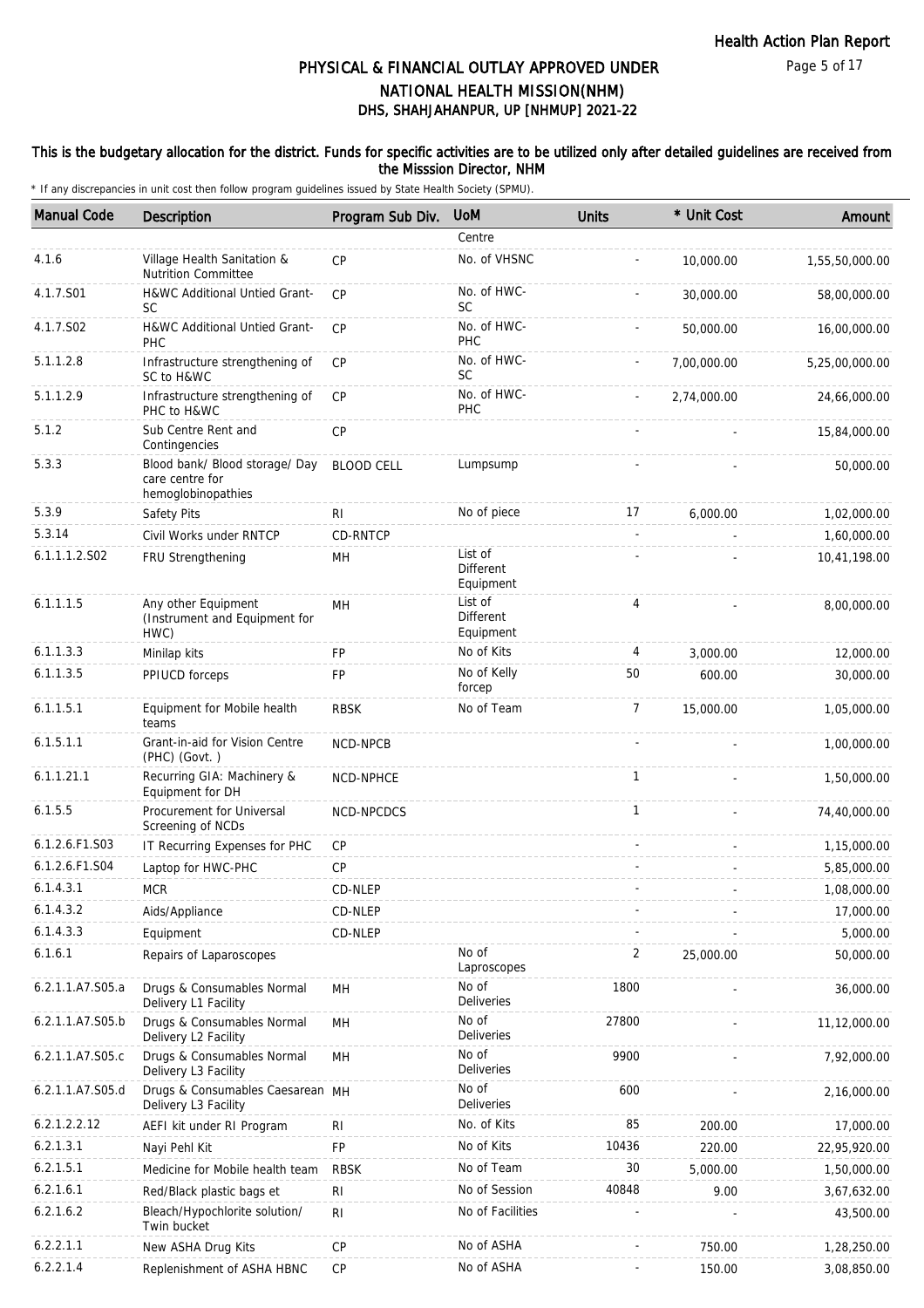#### This is the budgetary allocation for the district. Funds for specific activities are to be utilized only after detailed guidelines are received from the Misssion Director, NHM

| <b>Manual Code</b> | <b>Description</b>                                                                                         | Program Sub Div.  | <b>UoM</b>                     | <b>Units</b> | * Unit Cost | Amount         |
|--------------------|------------------------------------------------------------------------------------------------------------|-------------------|--------------------------------|--------------|-------------|----------------|
|                    | kits                                                                                                       |                   |                                |              |             |                |
| 6.2.2.2.2          | Drugs and Supplies for blood<br>related disorders-<br>Haemoglobinopathies                                  | <b>BLOOD CELL</b> |                                |              |             | 1,90,000.00    |
| 6.2.2.4.1          | Drugs & Supplies for Ayush                                                                                 | AYUSH             | No of Doctors                  | 30           | 50,000.00   | 15,00,000.00   |
| 6.2.2.6.1          | Lab strengthening of SHC - HWC CP                                                                          |                   |                                | ÷.           |             | 40,27,500.00   |
| 6.2.2.6.2          | Lab strengthening of PHC - HWC CP                                                                          |                   |                                |              |             | 18,60,000.00   |
| 6.2.3.1.1          | Chloroquine phosphate tablets                                                                              | CD-NVBDCP         |                                |              |             | 25,000.00      |
| 6.2.3.1.2          | Primaquine tablets 2.5 mg                                                                                  | CD-NVBDCP         |                                |              |             | 12,500.00      |
| 6.2.3.1.3          | Primaquine tablets 7.5 mg                                                                                  | CD-NVBDCP         |                                |              |             | 25,000.00      |
| 6.2.3.1.12         | RDT Malaria - bi-valent (For Non CD-NVBDCP<br>Project states)                                              |                   |                                |              |             | 6,40,500.00    |
| 6.2.3.2.1          | Supportive drugs, lab. Reagents CD-NLEP                                                                    |                   |                                |              |             | 13,000.00      |
| 6.2.3.3.1          | Laboratory Materials                                                                                       | CD-RNTCP          |                                |              |             | 22,30,000.00   |
| 6.2.3.3.2          | Procurement of Drugs                                                                                       | <b>CD-RNTCP</b>   |                                |              |             | 11,50,000.00   |
| 6.2.4.1.1          | Assistance for<br>consumables/drugs/medicines to<br>the Govt./District Hospital for<br>Cat sx etc          | NCD-NPCB          | No of Cases                    |              |             | 18,52,080.00   |
| 6.2.4.5.1          | Drugs & Consumables for NCD<br>Management (incl. Diabetes,<br>Hypertension, Strokes etc)for<br>whole dist. | NCD-NPCDCS        |                                | $\mathbf{1}$ |             | 2,00,000.00    |
| 6.2.4.5.3          | Drugs & Diagnostic for NCD<br>Management incl. Diabetes,<br>Hypertension, Strokes etc                      | NCD-NPCDCS        |                                |              |             | 4,20,000.00    |
| 6.2.4.5.6          | Drugs & supplies for Universal<br>Screening of NCDs                                                        | NCD-NPCDCS        |                                | $\mathbf{1}$ |             | 43,40,000.00   |
| 6.1.3.2.a.S01      | Free Diagnostics for Pregnant<br>women under JSSK - USG on<br>PPP for PMSMA                                | MH                | No of ANC                      | 1200         |             | 3,60,000.00    |
| $6.1.3.2.a.$ SO2   | Free Diagnostics for Pregnant<br>women under JSSK- AVD for for<br>HIV & Syphilis at VHNDs                  | MН                | No of ANC                      | 263          |             |                |
| $6.1.3.2.a.$ SO3   | Free Diagnostics for Pregnant<br>women under JSSK-MH                                                       | MН                | No of ANC                      | 79000        |             | 7,90,000.00    |
| 6.1.3.2.b          | Free Diagnostics for Sick infants CH<br>under JSSK                                                         |                   | No of Units                    | 1            |             | 1,20,000.00    |
| 6.3.1.S03          | Any other (please specify)                                                                                 |                   |                                |              |             | 1,76,00,000.00 |
| 7.5.1              | Tribal Patient Support &<br><b>Transportation Charges</b>                                                  | CD-RNTCP          |                                |              |             | 94,600.00      |
| 7.5.2              | Sample collecton &<br>transportation charges                                                               | CD-RNTCP          |                                |              |             | 5,24,375.00    |
| 8.1.1.1            | ANMs - MH                                                                                                  | MН                | No of MH ANM                   | 278          |             | 5,65,26,720.00 |
| 8.1.1.1.S01        | ANM For New Sub-Center - CP                                                                                | СP                |                                |              |             | 72,59,103.00   |
| 8.1.1.2.S05        | Staff Nurses-MH                                                                                            | MH                | No of MH<br><b>Staff Nurse</b> | 125          |             | 3,58,36,542.00 |
| 8.1.1.2.S11        | Staff Nurse HWC - CP                                                                                       | CP                |                                |              |             | 52,84,435.00   |
| 8.1.1.2.S12        | Staff Nurses HWC - MH                                                                                      | MH                |                                | 12           |             | 14,40,936.00   |
| 8.1.1.5.S02        | Laboratory Technicians -HR                                                                                 | <b>HR</b>         |                                | 5            |             | 9,59,553.00    |
| 8.1.1.5.S04        | Laboratory Technicians - RNTCP                                                                             | CD-RNTCP          |                                |              |             | 63,61,544.00   |
| 8.1.1.6.S05        | OT Technician                                                                                              | <b>MIS</b>        | No of MH OT<br>technician      |              |             | 7,09,200.00    |
| 8.1.1.9            | Radiographer/ X-ray technician                                                                             | <b>HR</b>         |                                | 2            |             | 5,29,632.00    |
| 8.1.1.10.S02       | Physiotherapist/ Occupational<br>Therapist-CD-NLEP                                                         | CD-NLEP           |                                |              |             | 4,83,991.00    |
| 8.1.1.12.S02       | Para Medical Worker CD-NLEP                                                                                | CD-NLEP           |                                |              |             | 37, 19, 520.00 |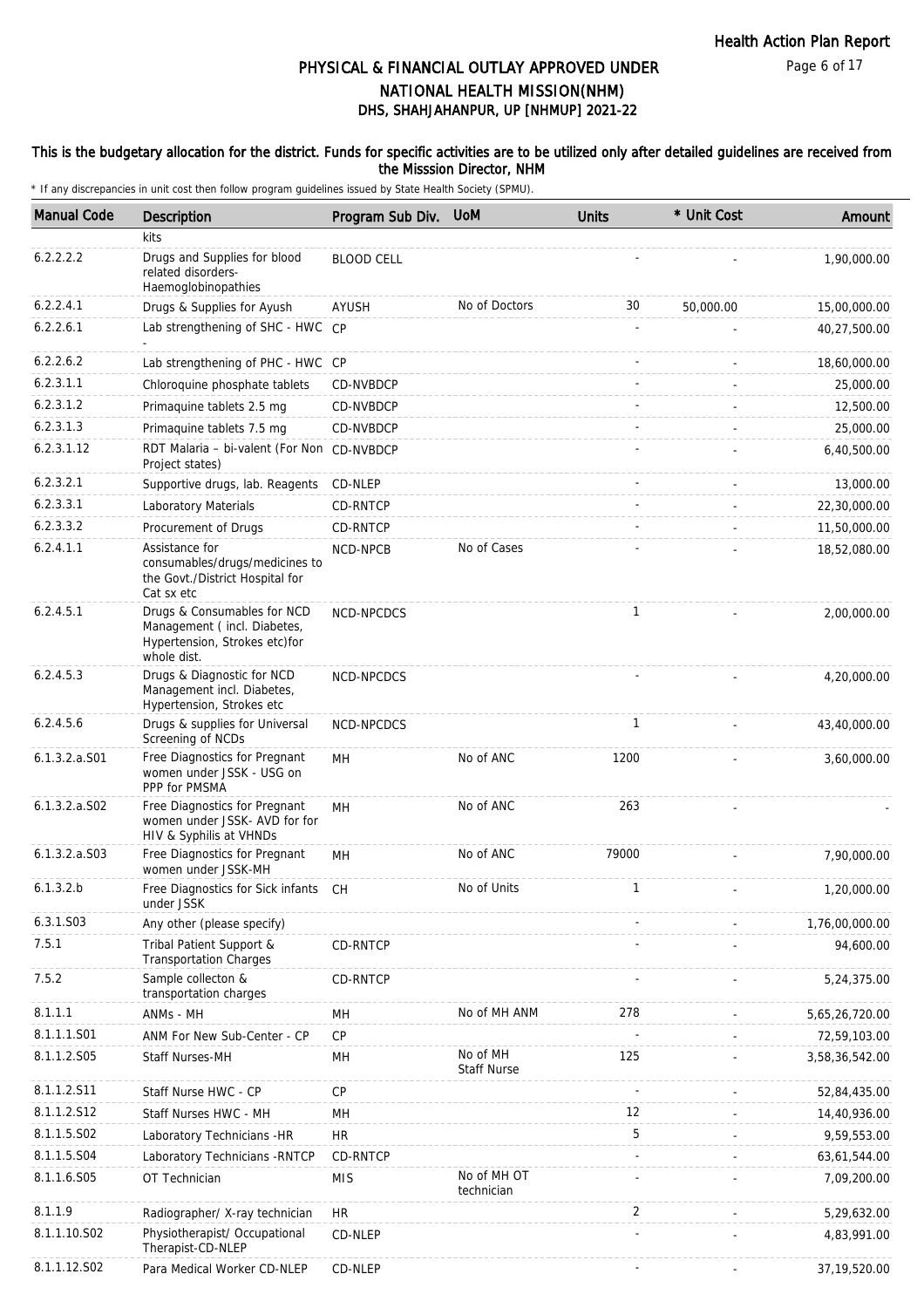#### This is the budgetary allocation for the district. Funds for specific activities are to be utilized only after detailed guidelines are received from the Misssion Director, NHM

| <b>Manual Code</b> | <b>Description</b>                                                                       | Program Sub Div.  | <b>UoM</b>                                             | <b>Units</b>   | * Unit Cost | Amount         |
|--------------------|------------------------------------------------------------------------------------------|-------------------|--------------------------------------------------------|----------------|-------------|----------------|
| 8.1.2.1.S04        | Obstetricians and Gynaecologists MH<br>-MH                                               |                   | No of MH<br>Obstetricians<br>and<br>Gynaecologist<br>S |                |             | 32,40,000.00   |
| 8.1.2.3.S05        | Anaesthetists -MH                                                                        | <b>MH</b>         | No of MH<br>Anesthetic                                 |                |             | 32,40,000.00   |
| 8.1.3.10.S01       | FRU Operationalization for<br>Gynae & anesthetist specialist on<br>call from govt sector | MH                | No of C<br>Section                                     | 10             |             | 30,000.00      |
| 8.1.3.10.S02       | FRU Operationalization<br>Gynecologists specialist on call<br>from pvt sector            | MH                | No of C<br>Section                                     | 5              |             | 22,500.00      |
| 8.1.3.10.S03       | FRU Operationalization<br>anesthetist specialist on call for<br>from pvt sector          | <b>MH</b>         | No of C<br>Section                                     | 5              |             | 15,000.00      |
| 8.1.4.1.S01        | Dental Surgeons- DH &CHC                                                                 | <b>HR</b>         |                                                        | 3              |             | 13,96,752.00   |
| 8.1.5.S03          | Medical Officers - MH                                                                    | MH                | No of MH LMO                                           |                |             | 11,70,000.00   |
| 8.1.6.1            | <b>AYUSH MOS</b>                                                                         | <b>AYUSH</b>      |                                                        | 31             |             | 1,59,24,371.00 |
| 8.1.6.2            | Pharmacist - AYUSH                                                                       | <b>AYUSH</b>      |                                                        | 11             |             | 20,57,038.00   |
| 8.1.7.1.1          | MOs-AYUSH                                                                                | <b>RBSK</b>       |                                                        | 51             |             | 1,60,35,552.00 |
| 8.1.7.1.2.S01      | MO <sub>S</sub> -MBB <sub>S</sub>                                                        | <b>RBSK</b>       |                                                        | $\mathbf{1}$   |             | 7,34,004.00    |
| 8.1.7.1.2.S02      | MOs-Dental MO/ BDS                                                                       | <b>RBSK</b>       |                                                        | 8              |             | 57,08,640.00   |
| 8.1.7.1.3          | <b>Staff Nurse</b>                                                                       | <b>RBSK</b>       |                                                        | 16             |             | 53,82,144.00   |
| 8.1.7.1.4          | <b>ANM</b>                                                                               | <b>RBSK</b>       |                                                        | 14             |             | 13,33,188.00   |
| 8.1.7.1.5.S01      | Para Medical Worker                                                                      | <b>RBSK</b>       |                                                        | 18             |             | 43,59,744.00   |
| 8.1.7.1.5.S02      | Pharmacists                                                                              | <b>RBSK</b>       |                                                        | 12             |             | 12,96,214.00   |
| 8.1.8.1            | <b>Medical Officers</b>                                                                  | <b>CH</b>         | No. of Mos                                             | $\mathbf{1}$   |             | 3,60,000.00    |
| 8.1.8.2            | <b>Staff Nurse</b>                                                                       | СH                | No. of SNs                                             | 4              |             | 16,48,231.00   |
| 8.1.8.3            | Cook cum caretaker                                                                       | CH                | No. of Cook<br>cum Caretaker                           | 2              |             | 3,08,551.00    |
| 8.1.8.5            | Feeding demonstrator for NRC                                                             | СH                | No. of FDs                                             | $\mathbf{1}$   |             | 3,52,435.00    |
| 8.1.9.1.S01        | Paediatrician SNCU-CH                                                                    | CH                | No. of<br>Peadiatrician                                | 3              |             | 36,00,000.00   |
| 8.1.9.3.S01        | Staff Nurse - SNCU/KMC                                                                   | <b>CH</b>         | No. of SNs                                             | 12             |             | 35,45,795.00   |
| 8.1.9.3.SO2        | Staff Nurse -NBSU                                                                        | CH                | No. of SNs                                             | 9              |             | 23,80,298.00   |
| 8.1.9.6.SO2        | Others- SNCU Staff ( Ward<br>Aaya/ Cleaner/ Security Guard)                              | <b>CH</b>         |                                                        | 9              |             | 16,09,484.00   |
| 8.1.9.6.S03        | Others- SNCU Staff DEO                                                                   | СH                | no. of Posts                                           | 1              |             | 2,52,007.00    |
| 8.1.12.1           | Mid-level Service Provider                                                               | CP                |                                                        |                |             | 1,09,13,445.00 |
| 8.1.12.2           | Performance incentive for Mid-<br>level service providers                                | CP                | No. of HWC-<br>CHO                                     |                | 15,000.00   | 63,90,000.00   |
| 8.1.13.1.S02       | Counsellor -RKSK                                                                         | <b>RKSK</b>       |                                                        | 17             |             | 43,18,688.00   |
| 8.1.13.1.S03       | Counsellor - RMNCHA-FW                                                                   | FP                | No of<br>Counsellors/m<br>onth                         | 3              | 15,073.00   | 6,41,903.00    |
| 8.1.13.5           | Audiometrician/ Audiologist-<br>NCD-NPPCD                                                | NCD-NPPCD         |                                                        |                |             | 3,60,000.00    |
| 8.1.13.10          | TBHV-CD-RNTCP                                                                            | CD-RNTCP          |                                                        |                |             | 51,68,000.00   |
| 8.1.13.18          | Audiometrics Asstt.NCD-NPPCD                                                             | NCD-NPPCD         |                                                        |                |             | 1,80,000.00    |
| 8.1.13.19          | Instructor for Hearing Imapired<br>Children-NCD-NPPCD                                    | NCD-NPPCD         |                                                        |                |             | 1,80,000.00    |
| 8.1.13.22.S07      | Rogi Sahayata Kendra Manager                                                             | QA                |                                                        | 2              |             | 6,20,452.00    |
| 8.1.13.22.S13      | Rogi Sahayata Kendra Operator                                                            | QA                |                                                        | $\overline{2}$ |             | 3,34,687.00    |
| 8.1.14.1.S01       | MO (Blood Bank)                                                                          | <b>BLOOD CELL</b> |                                                        |                |             | 3,60,000.00    |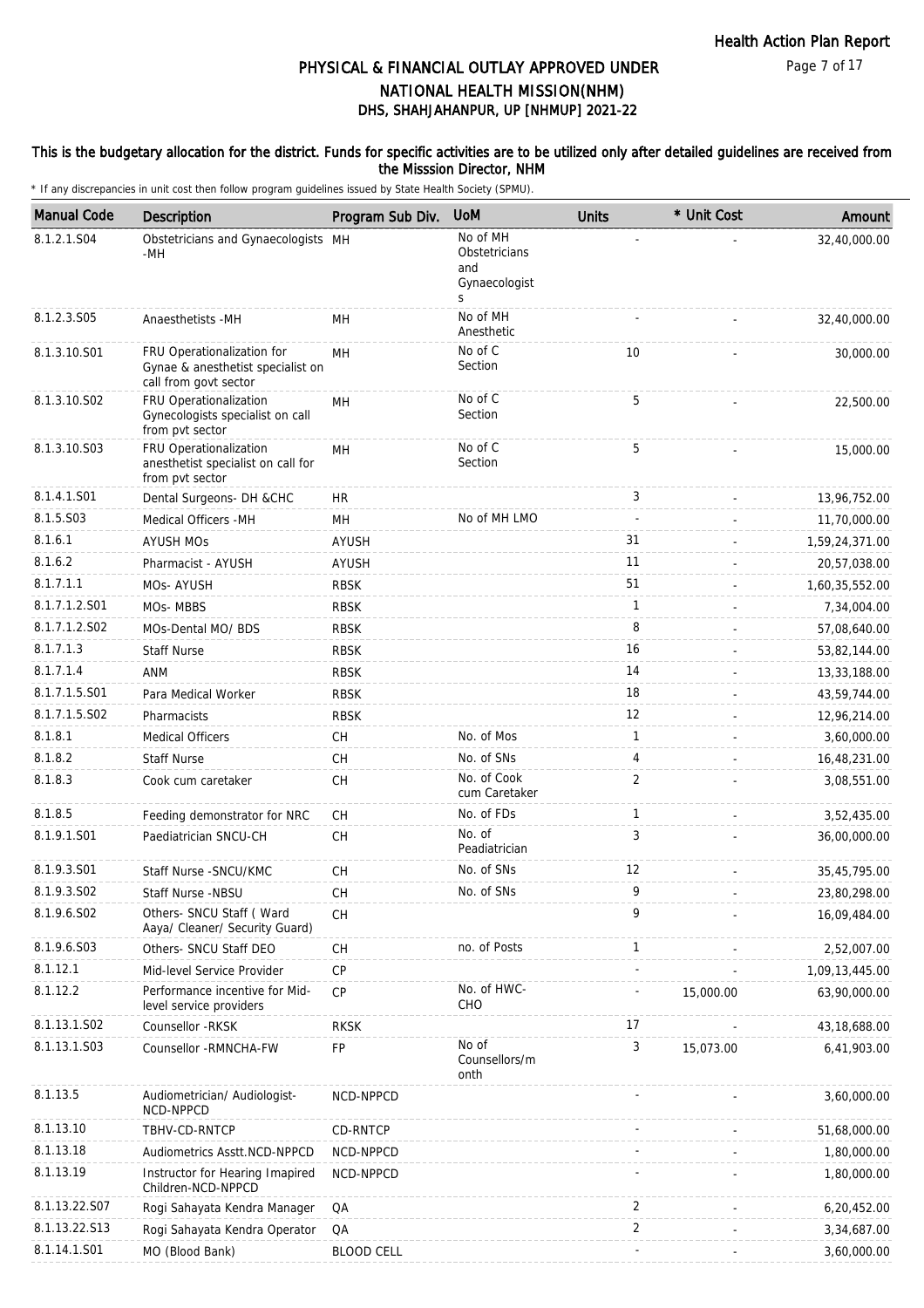#### Page 8 of 17

# DHS, SHAHJAHANPUR, UP [NHMUP] 2021-22 PHYSICAL & FINANCIAL OUTLAY APPROVED UNDER NATIONAL HEALTH MISSION(NHM)

### This is the budgetary allocation for the district. Funds for specific activities are to be utilized only after detailed guidelines are received from the Misssion Director, NHM

| <b>Manual Code</b> | <b>Description</b>                                                                           | Program Sub Div.  | <b>UoM</b>                      | <b>Units</b>             | * Unit Cost  | Amount       |
|--------------------|----------------------------------------------------------------------------------------------|-------------------|---------------------------------|--------------------------|--------------|--------------|
| 8.1.14.2           | <b>Staff Nurse</b>                                                                           | <b>BLOOD CELL</b> |                                 |                          |              | 2,78,000.00  |
| 8.1.14.4.S02       | Lab Technician (BB)                                                                          | <b>BLOOD CELL</b> |                                 |                          |              | 3,34,000.00  |
| 8.1.14.5.S02       | Others- Lab Technicians                                                                      | <b>BLOOD CELL</b> |                                 |                          |              | 5,55,000.00  |
| 8.1.14.5.S03       | Others-Lab Attendant                                                                         | <b>BLOOD CELL</b> |                                 |                          |              | 4,48,000.00  |
| 8.1.14.5.S05       | Others-Lab Attendant - BSU                                                                   | <b>BLOOD CELL</b> |                                 |                          |              | 2,24,000.00  |
| 8.1.16.2.S01       | Cold Chain Handlers                                                                          | RI                |                                 |                          |              | 3,27,881.00  |
| 8.1.16.6.S01       | Data Entry Operator BB                                                                       | <b>BLOOD CELL</b> |                                 |                          |              | 2,26,000.00  |
| 8.1.16.7.S02       | Sweeper- NCD- Blood bank                                                                     | <b>BLOOD CELL</b> |                                 |                          |              | 1,44,000.00  |
| 8.1.16.7.S03       | Sweeper-NCD-Blood Storage<br>Unit                                                            | <b>BLOOD CELL</b> |                                 |                          |              | 1,44,000.00  |
| 8.1.16.7.S05       | Cleaner -NRC                                                                                 | CН                | no. of Posts                    | 1                        |              | 1,78,831.00  |
| 8.4.1              | Additional Allowances/                                                                       | MH                |                                 | 8                        |              | 1,92,000.00  |
|                    | Incentives to Medical Officers                                                               |                   |                                 |                          |              |              |
| 8.4.7              | Incentive to provider for PPIUCD FP<br>services @Rs 150 per PPIUCD<br>insertion              |                   | No of Cases                     | 10831                    | 150.00       | 16,24,650.00 |
| 8.4.8              | Incentive to provider for PAIUCD FP<br>Services @Rs 150 per PAIUCD<br>insertion              |                   | No of Cases                     | 34                       | 150.00       | 5,100.00     |
| 8.4.9              | Team based incentives for<br>Health & Wellness Centers<br>(H&WC Sub Center)                  | <b>CP</b>         | No of HWC                       |                          | 11,000.00    | 46,86,000.00 |
| 8.4.10             | Team based incentives for<br>Health & Wellness Centers<br>(H&WC PHC)                         | <b>CP</b>         | No of HWC                       |                          | 11,000.00    | 17,81,750.00 |
| 8.4.12.S01         | HRP identification and follow up<br>for ANM                                                  | MH                | No of HRP                       | 3900                     | 200.00       | 7,80,000.00  |
| 8.4.12.S03         | Performance based Incentives to FP<br>RMNCHA Counselors in Family<br>Planning                |                   | No of Cases                     | 210                      | 50.00        | 10,500.00    |
| 8.4.12.S04         | RI Cold chain handlers incentive                                                             | RI.               | Lumpsump                        | 28                       | 2,400.00     | 8,06,400.00  |
| 9.2.1.1.7          | Training of Staff Nurses/ANMs /<br>LHVs in SBA                                               | Nursing           |                                 | 1                        | 10,86,520.00 | 10,86,520.00 |
| 9.2.1.2.4          | Orienation activities on vitamin A CH<br>supplemenation and Anemia<br>Mukta Bharat Programme |                   | No of Batch                     | 30                       |              | 1,06,426.00  |
| 9.2.1.2.20         | Orientation on National<br>Deworming Day                                                     | <b>RKSK</b>       | per participant                 | 109                      | 100.00       | 2,17,440.00  |
| 9.2.1.3.2.S01      | <b>Qtr.Review/orientation meeting</b><br>at Block Level for ANM                              | <b>FP</b>         | No of<br>Orientation<br>meeting | 60                       | 1,000.00     | 60,000.00    |
| 9.2.1.3.2.S02      | Otr.Review/orientation meeting<br>of ASHA/ANM OF 20 Urban<br>District at Districts Level     | FP                | No of<br>Orientation<br>meeting | 6                        | 2,000.00     | 48,000.00    |
| 9.2.1.3.23         | Training of Medical officers<br>(Injectible Contraceptive<br>Trainings)                      | <b>FP</b>         | No of Batch                     | $\mathbf{1}$             | 41,800.00    | 41,800.00    |
| 9.2.1.3.24         | Training of AYUSH doctors<br>(Injectible Contraceptive<br>Trainings)                         | FP                | No of Batch                     | $\mathbf{1}$             | 22,800.00    | 22,800.00    |
| 9.2.1.3.25         | Training of Nurses (Staff<br>Nurse/LHV/ANM) (Injectible<br>Contraceptive Trainings)          | <b>FP</b>         | No of Batch                     | 1                        | 35,800.00    | 35,800.00    |
| 9.2.1.3.27.S01     | FP-LMIS training-Urban Staffs<br>and others                                                  | FP                |                                 | $\mathbf{1}$             | 46,900.00    | 46,900.00    |
| 9.2.1.3.27.S02     | FP-LMIS training- ASHA Sangni<br>Refresher                                                   | <b>FP</b>         |                                 | 4                        | 4,900.00     | 19,600.00    |
| 9.2.1.4.13.C       | Any other (please specify) Kishor RKSK<br>Swasyhya Manch                                     |                   | No of Events                    | 32                       | 5,000.00     | 1,60,000.00  |
| 9.2.1.7.1.S01      | Training under Immunisation-                                                                 | $\mathsf{RI}$     | Lumpsump                        | $\overline{\phantom{a}}$ |              | 86,600.00    |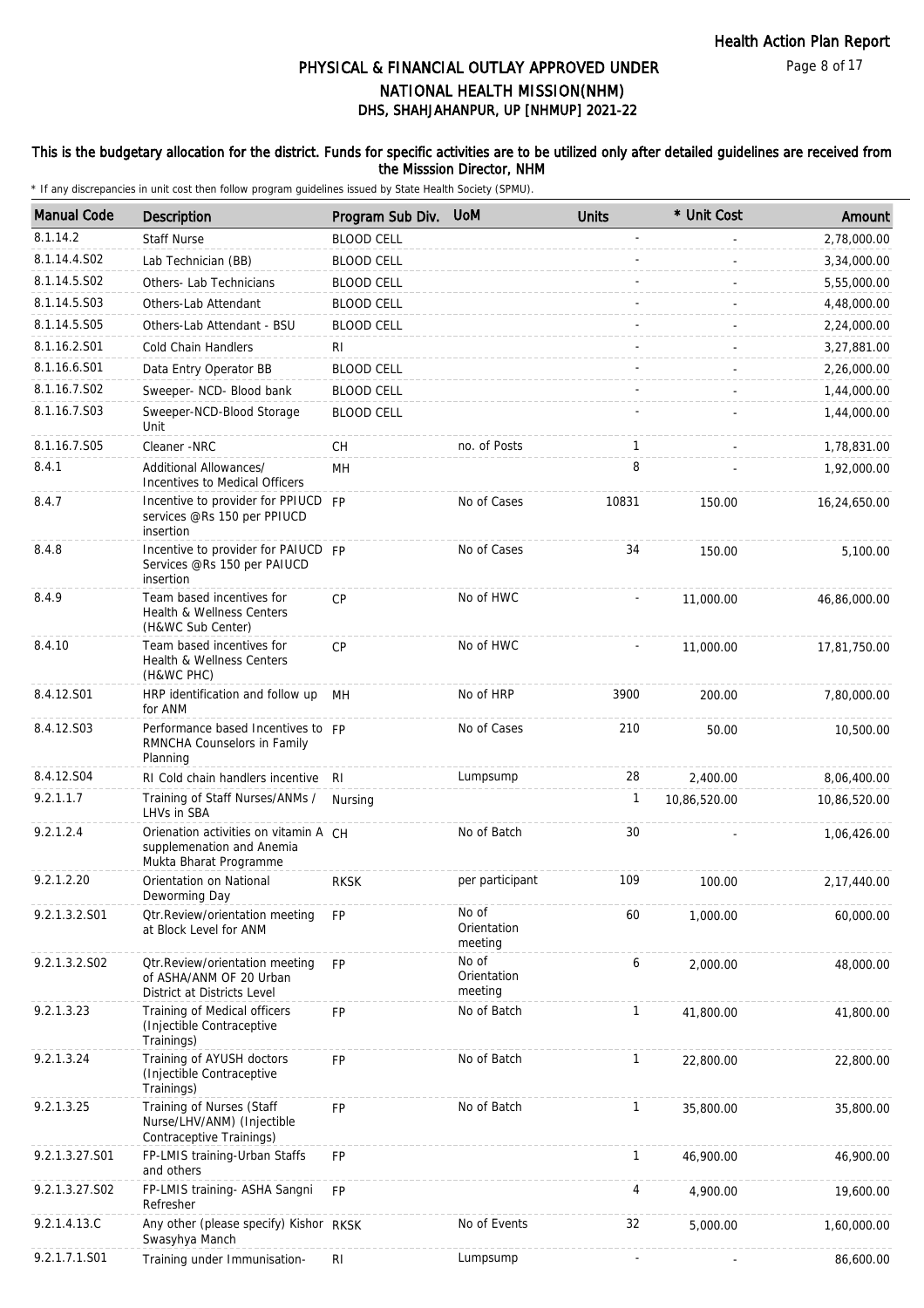#### Page 9 of 17

## DHS, SHAHJAHANPUR, UP [NHMUP] 2021-22 PHYSICAL & FINANCIAL OUTLAY APPROVED UNDER NATIONAL HEALTH MISSION(NHM)

### This is the budgetary allocation for the district. Funds for specific activities are to be utilized only after detailed guidelines are received from the Misssion Director, NHM

| <b>Manual Code</b> | Description                                                                                                                           | Program Sub Div. | <b>UoM</b>            | <b>Units</b> | * Unit Cost | Amount        |
|--------------------|---------------------------------------------------------------------------------------------------------------------------------------|------------------|-----------------------|--------------|-------------|---------------|
|                    | CCH                                                                                                                                   |                  |                       |              |             |               |
| 9.2.1.7.1.S02      | Training under Immunisation-<br>Data Handler                                                                                          | RI               | Lumpsump              |              |             | 8,500.00      |
| 9.2.1.7.1.S03      | Training under Immunisation-<br><b>Health Worker</b>                                                                                  | <b>RI</b>        | Lumpsump              |              |             | 6,00,600.00   |
| 9.2.2.6.3          | Kayakalp Trainings                                                                                                                    | QA               | <b>Districts</b>      | 1            | 33,000.00   | 33,000.00     |
| 9.2.2.7.2          | Training cum review meeting for MIS<br>HMIS & MCTS at District level                                                                  |                  | No of<br>Participants |              |             | 69,300.00     |
| 9.2.2.7.3          | Training cum review meeting for MIS<br>HMIS & MCTS at Block level                                                                     |                  | No of<br>Participants |              |             | 2,25,000.00   |
| 9.2.2.8.2          | Multi-skilling of ASHA, MPW ay<br>HWCs (SHC & PHC)                                                                                    | <b>CP</b>        | Lumpsump              |              |             | 16,40,000.00  |
| 9.2.2.8.5.S01      | Training of MPW and Asha                                                                                                              | <b>CP</b>        |                       |              |             | 3,20,000.00   |
| 9.2.2.8.5.S02      | Training of MO and SN                                                                                                                 | CP               |                       |              |             | 5,60,000.00   |
| 9.2.2.8.5.S03      | Cost of Yoga Sessions                                                                                                                 | <b>CP</b>        |                       |              |             | 5, 15, 250.00 |
| 9.2.3.1.1          | Medical Officers (1 day)                                                                                                              | CD-IDSP          |                       |              |             | 78,200.00     |
| 9.2.3.1.5          | Data Managers (2days)                                                                                                                 | CD-IDSP          |                       |              |             | 18,400.00     |
| 9.2.3.1.7          | ASHA & MPWs, AWW &<br>Community volunteers (1 day)                                                                                    | CD-IDSP          |                       |              |             | 21,600.00     |
| 9.2.3.2.1          | Training / Capacity Building<br>(Malaria)                                                                                             | CD-NVBDCP        |                       |              |             | 3,15,000.00   |
| 9.5.3.2.6          | Training/sensitization of district<br>level officers on ELF and drug<br>distributors including peripheral<br>health workers (AES/ JE) | CD-NVBDCP        |                       |              |             | 3,50,100.00   |
| 9.2.3.4.1          | Trainings under RNTCP                                                                                                                 | CD-RNTCP         |                       |              |             | 3,80,000.00   |
| 9.2.3.4.2          | CME (Medical Colleges)                                                                                                                | CD-RNTCP         |                       |              |             | 1,00,000.00   |
| 9.2.3.5.5          | 1 day training of DEO of the<br>Treatment sites (MTC/TCs)                                                                             | CD-NVHCP         |                       |              |             | 3,000.00      |
| 9.2.4.2.1          | Training of PHC Medical Officers,<br>Nurses, Paramedical Workers &<br>Other Health Staff working<br>under NMHP                        | NCD-NMHP         | No of Distrcts        | 1            |             | 50,000.00     |
| 9.2.4.3.1          | Training of doctors and staff at<br>DH Level under NPHCE                                                                              | NCD-NPHCE        |                       | $\mathbf{1}$ |             | 40,000.00     |
| 9.2.4.4.1          | Trainings for District Tobacco<br>Control Centre                                                                                      | NCD-NTCP         |                       | $\mathbf{1}$ |             | 1.00.000.00   |
| 9.2.4.5.2          | District NCD Cell                                                                                                                     | NCD-NPCDCS       |                       |              |             | 2,00,000.00   |
| 9.2.4.9            | Trainings of Medical Officers,<br>Health Workers and Programme<br>officers under NPCCHH                                               | NCD-NPCCHH       |                       | 1            |             | 70,000.00     |
| 9.5.29.13.S04.02   | Scaling up Nurse Mentoring<br>Program Honorarium                                                                                      | Nursing          |                       | $\mathbf{1}$ |             | 7,20,000.00   |
| 9.5.29.13.S04.03   | Scaling up Nurse Mentoring<br>Program Yearly TA DA                                                                                    | Nursing          |                       | $\mathbf{1}$ |             | 45,000.00     |
| 9.5.29.13.S04.04   | Scaling up Nurse Mentoring<br>Program Register                                                                                        | Nursing          |                       | $\mathbf{1}$ |             | 3,750.00      |
| 9.2.3.6.1          | Trainings of Medical Officers and<br>Health Workers under NRCP                                                                        | CD-NRCP          |                       |              |             | 72,450.00     |
| 9.1.4.2.S05        | <b>Nurse Mentor</b>                                                                                                                   | Nursing          |                       | $\mathbf{1}$ |             | 19,72,968.00  |
| 10.1.1.S01         | Community Base Maternal death<br>Review                                                                                               | MH               | No of CBMDR           | 180          |             | 1,08,000.00   |
| 10.1.1.S02         | Incentive for 1st Responder<br>Maternal Death                                                                                         | MH               | No of<br>Responder    | 54           |             | 54,000.00     |
| 10.1.2             | Child Death Review                                                                                                                    | CH               | No of Distrcts        | $\mathbf{1}$ |             | 12,14,550.00  |
| 10.2.4             | Microfilaria Survey - Lymphatic<br>Filariasis                                                                                         | CD-NVBDCP        |                       |              |             | 50,000.00     |
| 10.2.5             | Monitoring & Evaluation (Post<br>MDA assessment by medical                                                                            | CD-NVBDCP        |                       |              |             | 15,000.00     |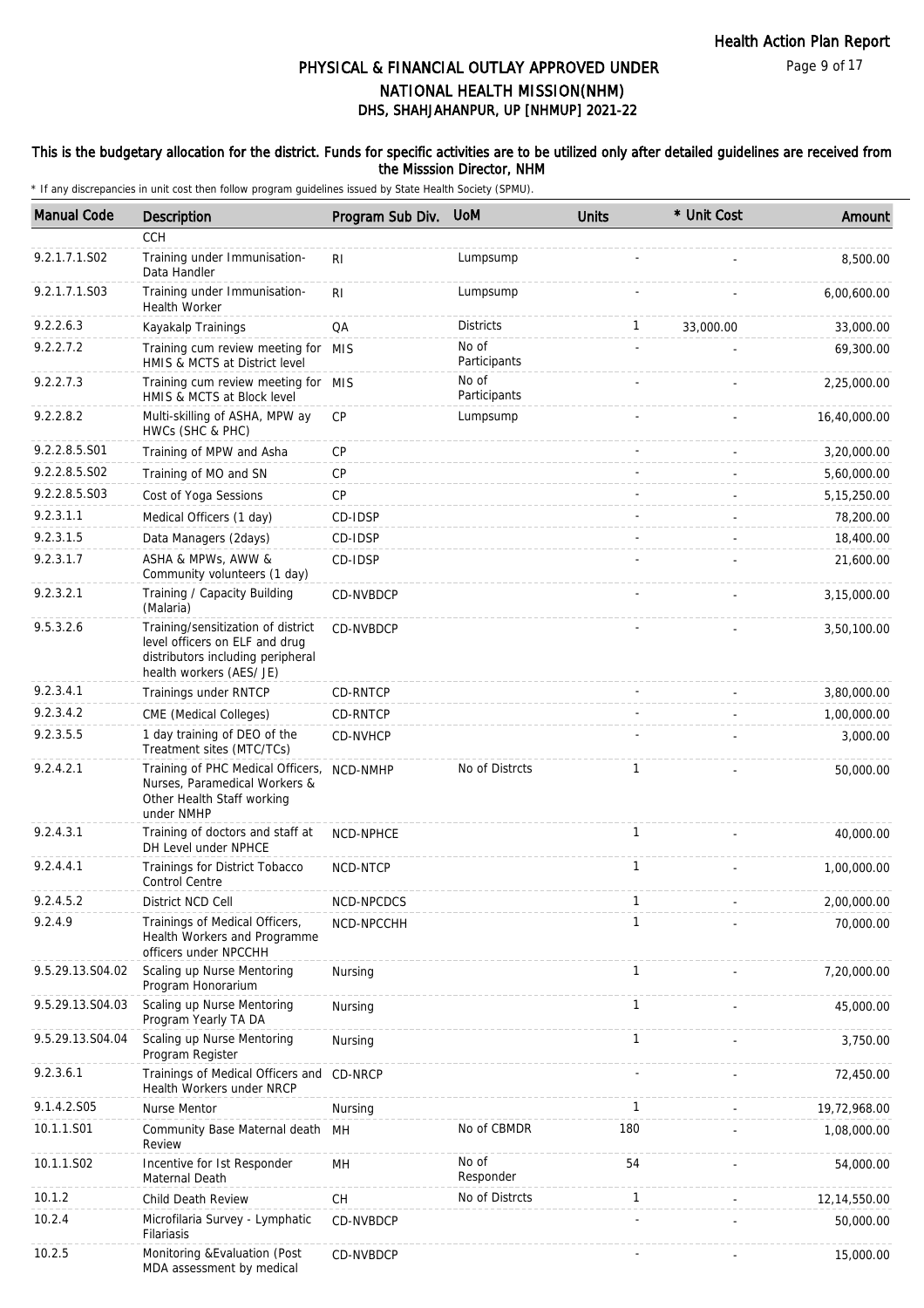#### This is the budgetary allocation for the district. Funds for specific activities are to be utilized only after detailed guidelines are received from the Misssion Director, NHM

| <b>Manual Code</b> | <b>Description</b>                                                                                                                                          | Program Sub Div. UoM |                  | <b>Units</b> | * Unit Cost | Amount       |
|--------------------|-------------------------------------------------------------------------------------------------------------------------------------------------------------|----------------------|------------------|--------------|-------------|--------------|
|                    | colleges (Govt. & private)/ICMR<br>institutions)                                                                                                            |                      |                  |              |             |              |
| 10.3.1.2           | Sentinel surveillance Hospital<br>recurrent                                                                                                                 | CD-NVBDCP            |                  |              |             | 1,00,000.00  |
| 11.1.2.4.S01       | Celebration of New Born Care<br>Week                                                                                                                        | IEC                  | No of Distrcts   |              | 25,000.00   | 25,000.00    |
| 11.1.2.4.S02       | Celebration of Breastfeeding<br>Week                                                                                                                        | IEC                  |                  |              | 40,000.00   | 40,000.00    |
| 11.2.1.1           | Media Mix of Mid Media/ Mass<br>Media                                                                                                                       | <b>IEC</b>           |                  | 16           |             | 85,000.00    |
| 11.1.3.1           | Media Mix of Mid Media/ Mass<br>Media                                                                                                                       | <b>IEC</b>           |                  |              |             | 45,000.00    |
| 11.1.3.3           | IEC & promotional activities for<br>World Population Day<br>celebration                                                                                     | <b>FP</b>            | No of Events     | 16           |             | 2,15,000.00  |
| 11.1.3.4           | IEC & promotional activities for<br>Vasectomy Fortnight celebration                                                                                         | <b>FP</b>            | No of Events     | 16           |             | 1,55,000.00  |
| 11.1.3.6           | Any Other IEC/BCC activities FP                                                                                                                             | <b>IEC</b>           |                  |              |             | 24,045.00    |
| 11.1.5.2           | Any other IEC/BCC activities<br>(Wall Painting, Banner & Poster)                                                                                            | R <sub>l</sub>       | Lumpsump         |              |             | 2,62,440.00  |
| 11.1.6.1.S01       | Creating awareness on declining<br>sex ratio issue (PNDT)- Block<br>Level                                                                                   | <b>FP</b>            | No of Events     | 15           | 10,000.00   | 1,50,000.00  |
| 11.1.6.1.S02       | Creating awareness on declining FP<br>sex ratio issue (PNDT)- District<br>Level                                                                             |                      | No of Events     | $\mathbf{1}$ | 25,000.00   | 25,000.00    |
| 11.1.7.1           | Health Education & Publicity for<br><b>NIDDCP</b>                                                                                                           | NCD-NIDDCP           | <b>Districts</b> |              |             | 13,000.00    |
| 11.10.1.S04        | <b>VBD Promotional Activities</b>                                                                                                                           | <b>BLOOD CELL</b>    |                  |              |             | 15,000.00    |
| 11.2.4             | IEC activities for Health &<br>Wellness centre (H&WC)                                                                                                       | CP                   |                  |              |             | 57,00,000.00 |
| 11.3.4             | IEC/BCC under NRCP: Rabies<br>Awareness and DO'S and Don'ts<br>in the event of Animal Bites                                                                 | CD-NRCP              |                  |              |             | 4,64,444.00  |
| 11.3.6             | <b>IEC/BCC under NVHCP</b>                                                                                                                                  | <b>CD-NVHCP</b>      |                  |              |             | 20,000.00    |
| 11.4.6             | <b>IEC/BCC under NOHP</b>                                                                                                                                   | NCD-NPCDCS           |                  | 1            |             | 5,00,000.00  |
| 11.4.7             | <b>IEC on Climate Sensitive</b><br>Diseases at Block, District and<br>State level – Air pollution, Heat<br>and other relevant Climate<br>Sensitive diseases | NCD-NPCCHH           |                  | $\mathbf{1}$ |             | 1,00,000.00  |
| 11.2.7.4           | Places covered with hoardings/<br>bill boards/ signage etc.                                                                                                 | <b>IEC</b>           |                  |              | 4,500.00    | 8,10,000.00  |
| 11.2.7.5           | Usage of Folk media such as<br>Nukkad Natak/ mobile audio<br>visual services/ local radio etc.                                                              | <b>IEC</b>           |                  |              |             | 2,70,000.00  |
| 11.2.7.7           | State-level IEC Campaigns/Other IEC<br><b>IEC Campaigns</b>                                                                                                 |                      |                  |              |             | 3,05,000.00  |
| 11.3.1.1           | <b>IEC/BCC</b> for Malaria                                                                                                                                  | CD-NVBDCP            |                  |              |             | 60,000.00    |
| 11.3.1.2           | IEC/BCC for Social mobilization<br>(Dengue and Chikungunya)                                                                                                 | CD-NVBDCP            |                  |              |             | 20,000.00    |
| 11.3.1.3           | IEC/BCC specific to J.E. in<br>endemic areas                                                                                                                | CD-NVBDCP            |                  |              |             | 50,000.00    |
| 11.3.1.4           | Specific IEC/BCC for Lymphatic<br>Filariasis                                                                                                                | CD-NVBDCP            |                  |              |             | 4,61,966.00  |
| 11.3.2.1           | IEC/BCC: Mass media, Outdoor<br>media, Rural media, Advocacy<br>media for NLEP                                                                              | CD-NLEP              |                  |              |             | 98,000.00    |
| 11.3.3.1           | ACSM (State & district)                                                                                                                                     | CD-RNTCP             |                  |              |             | 1,80,000.00  |
| 11.3.3.2           | TB Harega Desh Jeetega<br>Compaign                                                                                                                          | CD-RNTCP             |                  |              |             | 10,000.00    |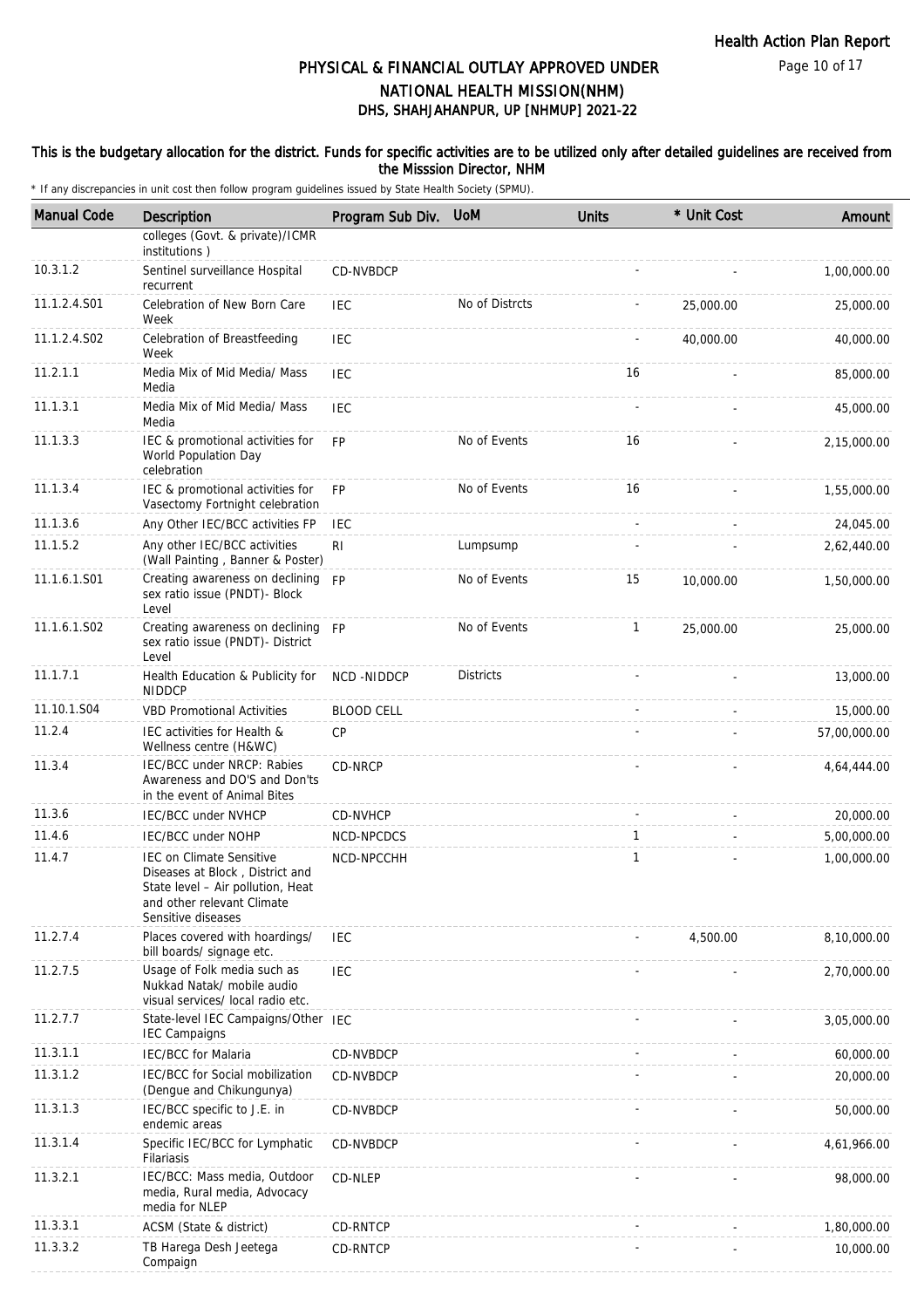Page 11 of 17

# DHS, SHAHJAHANPUR, UP [NHMUP] 2021-22 PHYSICAL & FINANCIAL OUTLAY APPROVED UNDER NATIONAL HEALTH MISSION(NHM)

### This is the budgetary allocation for the district. Funds for specific activities are to be utilized only after detailed guidelines are received from the Misssion Director, NHM

| <b>Manual Code</b> | Description                                                                                                                                                | Program Sub Div.  | <b>UoM</b>                    | <b>Units</b> | * Unit Cost | Amount       |
|--------------------|------------------------------------------------------------------------------------------------------------------------------------------------------------|-------------------|-------------------------------|--------------|-------------|--------------|
| 11.4.2.1           | Translation of IEC material and<br>distribution                                                                                                            | <b>NCD-NMHP</b>   | No of Distrcts                | $\mathbf{1}$ |             | 4,00,000.00  |
| 11.4.3.2           | Celebration of days-ie<br>International Day for older<br>persons                                                                                           | <b>NCD-NPHCE</b>  |                               | $\mathbf{1}$ |             | 2,00,000.00  |
| 11.4.4.1           | <b>IEC/SBCC for NTCP</b>                                                                                                                                   | NCD-NTCP          |                               | $\mathbf{1}$ |             | 7,00,000.00  |
| 11.4.5.2           | IEC/BCC for District NCD Cell                                                                                                                              | NCD-NPCDCS        | No of Distrcts                | $\mathbf{1}$ |             | 3,00,000.00  |
| 11.4.5.3           | IEC/BCC activities for Universal<br>Screening of NCDs                                                                                                      | NCD-NPCDCS        | No of Sub<br>Centre           | $\mathbf{1}$ |             | 15,50,000.00 |
| 11.4.9.1.1         | <b>IEC for NPPCD</b>                                                                                                                                       | NCD-NPPCD         | Lumpsump                      | $\sim$       |             | 1,00,000.00  |
| 11.2.7.2           | <b>Targeting Naturally Occurring</b><br>Gathering of People/ Health Mela                                                                                   | <b>IEC</b>        |                               |              |             | 5,91,000.00  |
| 12.1.1.1           | Printing of MDR formats                                                                                                                                    | MН                | No of format                  | 200          |             | 6,000.00     |
| 12.1.1.2           | Printing of MCP cards, safe<br>motherhood booklets etc.                                                                                                    | <b>MH</b>         | No of MCP<br>card             | 114000       |             | 19,38,000.00 |
| 12.1.1.3           | Printing of labor room registers<br>and casesheets/ LaQshya related<br>printing                                                                            | <b>MH</b>         | No of Case<br>sheet           | 43400        |             | 4,34,000.00  |
| 12.1.1.4           | Printing cost for MAA<br>programme                                                                                                                         | CH                | No of Distrcts                | $\mathbf{1}$ |             | 31,308.00    |
| 12.1.1.5           | Any other (Printing of CAC<br>Format)                                                                                                                      | FP                | No of format                  | 250          |             | 37,500.00    |
| 12.1.2.4           | Printing of Child Death Review<br>formats                                                                                                                  | <b>CH</b>         | No of format                  | 110655       |             | 55,328.00    |
| 12.1.2.5           | Printing of compliance cards and CH<br>reporting formats for National<br>Iron Plus Initiative-for 6-59<br>months age group and for 5-10<br>years age group |                   | No of Register<br>/ Formats   | $\mathbf{1}$ |             | 33,917.00    |
| 12.1.2.6           | Printing of IEC materials and<br>reporting formats etc. for<br>National Deworming Day                                                                      | <b>RKSK</b>       |                               | 15138        |             | 4,33,040.00  |
| 12.1.2.7           | Printing of IEC Materials and<br>monitoring formats for IDCF                                                                                               | <b>CH</b>         | No of Distrcts                | $\mathbf{1}$ |             | 1,18,000.00  |
| 12.1.2.10          | Printing (SNCU data<br>management)                                                                                                                         | <b>CH</b>         | No of Units                   | $\mathbf{1}$ |             | 1,00,000.00  |
| 12.1.2.11          | Printing of HBNC referral cards<br>and other formats                                                                                                       | <b>CH</b>         | No of format                  | 625204       |             | 3,12,602.00  |
| 12.1.3.3           | Printing of FP Manuals,<br>Guidelines, etc.                                                                                                                | FP                | Lumpsump                      | $\mathbf{1}$ |             | 2,84,510.00  |
| 12.1.6.1           | Printing and dissemination of<br>Immunization cards, tally sheets,<br>monitoring forms etc.                                                                | R <sub>l</sub>    | No of<br><b>Benificieries</b> | 107257       |             | 10,72,570.00 |
| 12.3.4             | Printing for formats/registers<br>under NVHCP                                                                                                              | CD-NVHCP          |                               |              |             | 5,500.00     |
| 12.3.5.1           | Printing of form P,L, S under<br>IDSP progrm                                                                                                               | CD-IDSP           |                               |              |             | 29,120.00    |
| 12.3.6             | Printing fo formats for<br>monitoring and surrveilence<br><b>NRCP</b>                                                                                      | CD-NRCP           |                               |              |             | 58,777.00    |
| 12.2.8.S02         | Printing of Sub Centre and<br><b>VHSNC Register</b>                                                                                                        | <b>CP</b>         |                               |              |             | 2,48,370.00  |
| 12.2.2.1           | Printing of ASHA diary                                                                                                                                     | <b>CP</b>         | No of ASHA &<br>AF            |              |             | 5,52,650.00  |
| 12.2.2.2           | Printing of ASHA Modules and<br>formats                                                                                                                    | <b>CP</b>         | Lumpsump                      |              |             | 1,04,800.00  |
| 12.2.2.3           | Printing of CBAC format                                                                                                                                    | CP                |                               |              |             | 24,64,000.00 |
| 12.2.3.1           | Printing of cards for screening of<br>children for hemoglobinopathies                                                                                      | <b>BLOOD CELL</b> | Lumpsump                      |              |             | 25,000.00    |
| 12.2.4.1           | Printing of HMIS Formats                                                                                                                                   | <b>MIS</b>        | Lumpsump                      |              |             | 69,198.00    |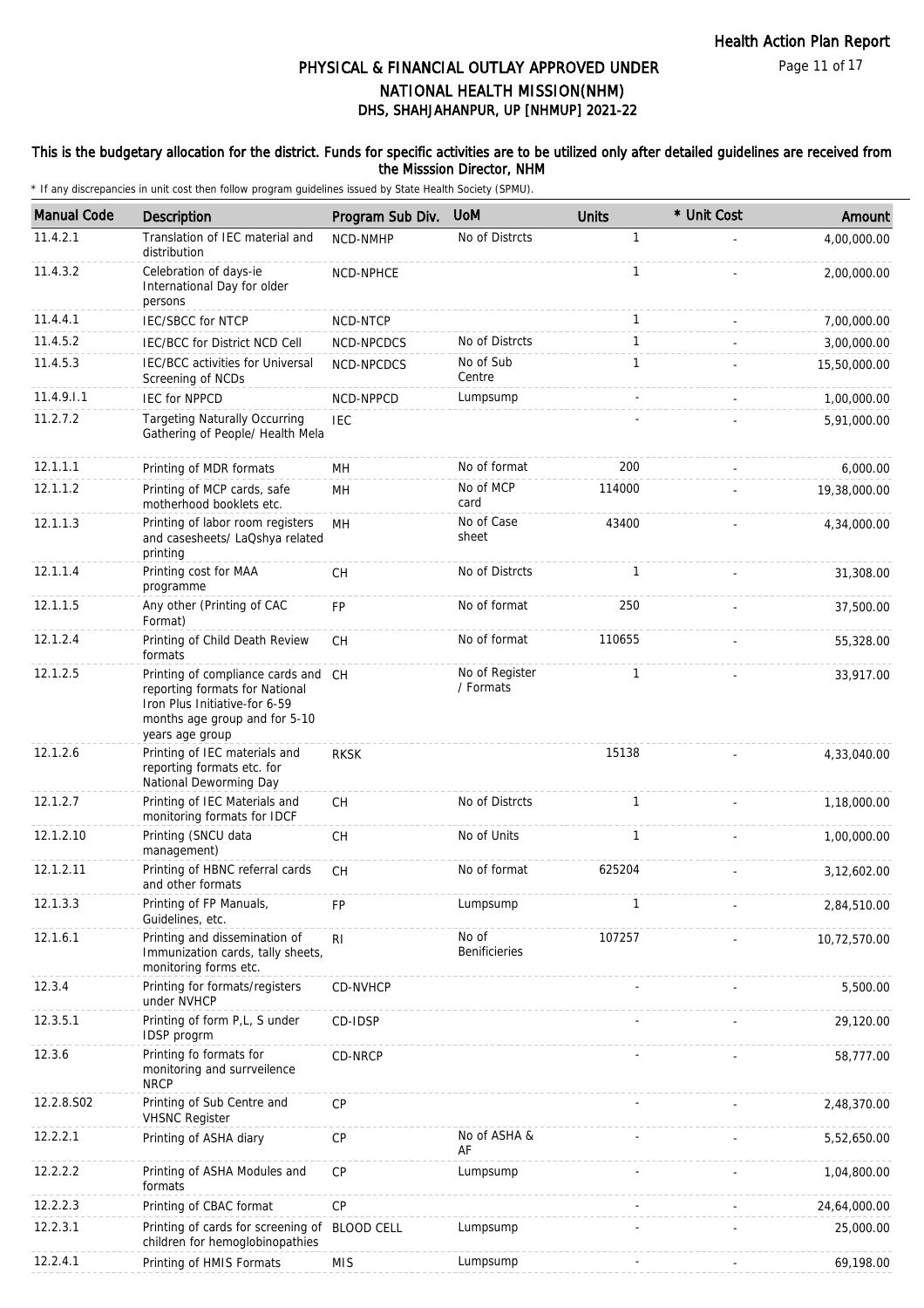Page 12 of 17

# DHS, SHAHJAHANPUR, UP [NHMUP] 2021-22 PHYSICAL & FINANCIAL OUTLAY APPROVED UNDER NATIONAL HEALTH MISSION(NHM)

#### This is the budgetary allocation for the district. Funds for specific activities are to be utilized only after detailed guidelines are received from the Misssion Director, NHM

| <b>Manual Code</b> | Description                                                                                          | Program Sub Div. | <b>UoM</b>          | <b>Units</b> | * Unit Cost | Amount       |
|--------------------|------------------------------------------------------------------------------------------------------|------------------|---------------------|--------------|-------------|--------------|
| 12.2.4.3           | Printing of MCTS follow-up<br>formats/ services due list/ work<br>plan                               | <b>MIS</b>       | No of ASHA          | 2597         |             | 93,488.00    |
| 12.2.5.1           | Printing Activites for Ayushman<br>Bharat H&WC                                                       | CP               | No.of Register      |              |             | 24,600.00    |
| 12.3.1.1           | Printing of forms/registers for<br>Lymphatic Filariasis                                              | CD-NVBDCP        |                     |              |             | 1,88,700.00  |
| 12.3.1.3           | Printing of recording and<br>reporting forms/registers for<br>Malaria                                | CD-NVBDCP        |                     |              |             | 25,000.00    |
| 12.3.2.1           | Printing works                                                                                       | CD-NLEP          |                     |              |             | 25,000.00    |
| 12.3.3.1           | Printing (ACSM)                                                                                      | CD-RNTCP         |                     |              |             | 4,30,000.00  |
| 12.3.3.2           | Printing                                                                                             | CD-RNTCP         |                     |              |             | 3,40,000.00  |
| 12.4.4.1           | Printing of Challan Books under<br><b>NTCP</b>                                                       | NCD-NTCP         |                     | 1            |             | 21,000.00    |
| 12.4.5.1           | Patient referral cards at PHC<br>Level                                                               | NCD-NPCDCS       | No of PHC           | $\mathbf{1}$ |             | 1,25,000.00  |
| 12.4.5.2           | Patient referral cards at Sub-<br>centre level                                                       | NCD-NPCDCS       |                     |              |             | 3,87,500.00  |
| 12.4.5.3           | Printing activities for Universal<br>Screening of NCDs - printing of<br>cards and modules            | NCD-NPCDCS       |                     | $\mathbf{1}$ |             | 15,50,000.00 |
| 13.1.1.6           | Any Other                                                                                            | QA               |                     | $\mathbf{1}$ |             | 3,00,000.00  |
| 13.1.3             | Quality Assurance Certifications,<br>Re-certification (National & State<br>Certification) under NQAS | QA               |                     | $\mathbf{1}$ |             | 90,000.00    |
| 13.2.2             | Kayakalp Awards                                                                                      | QA               |                     | 8            |             | 7,25,000.00  |
| 14.1.1.3.S03       | District Logistic Manager                                                                            | <b>FP</b>        |                     | $\mathbf{1}$ |             | 4,63,050.00  |
| 14.2.3.S02         | Implementation of FP-LMIS<br>District-Transportation Cost                                            | FP               | Yearly              | $\mathbf{1}$ | 74,973.00   | 74,973.00    |
| 14.2.4.1           | Alternative vaccine delivery in<br>hard to reach areas                                               | R <sub>l</sub>   | No of Session       | 1980         | 200.00      | 3,96,000.00  |
| 14.2.5             | Alternative Vaccine Delivery in<br>other areas                                                       | R <sub>l</sub>   | No of Session       | 38868        | 90.00       | 34,98,120.00 |
| 14.2.6             | POL for vaccine delivery from<br>State to district and from district<br>to PHC/CHCs                  | R <sub>l</sub>   | <b>Districts</b>    | $\mathbf{1}$ | 2,00,000.00 | 2,00,000.00  |
| 14.2.7             | Cold chain maintenance                                                                               | R <sub>l</sub>   | No of Points        |              |             | 48,000.00    |
| 14.2.11            | Vehicle Hiring (NTEP)                                                                                | CD-RNTCP         |                     |              |             | 1,44,000.00  |
| 14.2.13            | Sample transportation cost<br>under NVHCP                                                            | CD-NVHCP         |                     |              |             | 12,000.00    |
| 14.2.14.S01        | Other Oprational Cost for State,<br>Regional and District Drug Ware<br>Houses                        | R <sub>l</sub>   |                     |              |             | 12,98,148.00 |
| 15.4.2             | Reimbursement for cataract<br>operation for NGO and Private<br>Practitioners                         | <b>NCD-NPCB</b>  | No of Cases         |              |             | 61,73,600.00 |
| 15.3.3.3           | Private Provider Incentive                                                                           | CD-RNTCP         |                     |              |             | 12,03,200.00 |
| 15.3.1.2           | Inter-sectoral convergence                                                                           | CD-NVBDCP        |                     |              |             | 7,000.00     |
| 16.1.1.1.1         | State                                                                                                | PM               |                     | 41           |             | 12,300.00    |
| 16.1.1.4           | Prepare detailed operational plan RBSK<br>for RBSK across districts<br>(including cost of plan)      |                  | No of Block         | 15           | 500.00      | 7,500.00     |
| 16.1.1.6           | To develop micro plan at sub-<br>centre level                                                        | R <sub>1</sub>   | No of Sub<br>Centre | 299          | 100.00      | 29,900.00    |
| 16.1.1.7           | For consolidation of micro plans<br>at block level                                                   | <b>RI</b>        | No of Block         | 28           | 1,000.00    | 28,000.00    |
| 16.1.1.9           | Others (Laptop and mobility<br>support for Dist. MI&E Officer)                                       | <b>MIS</b>       |                     |              |             | 56,400.00    |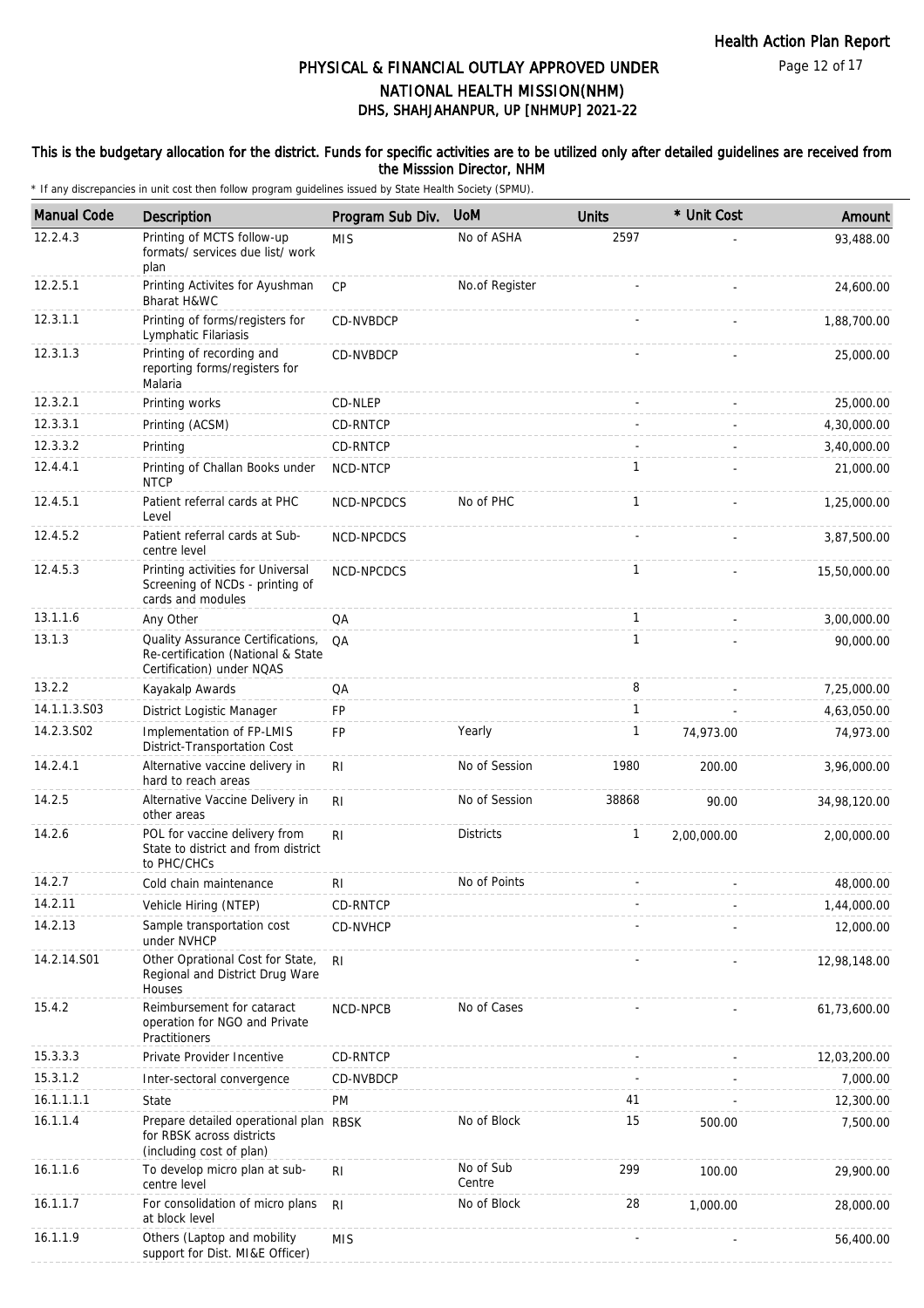### This is the budgetary allocation for the district. Funds for specific activities are to be utilized only after detailed guidelines are received from the Misssion Director, NHM

| <b>Manual Code</b> | Description                                                                                                                         | Program Sub Div. | <b>UoM</b>                                              | <b>Units</b> | * Unit Cost | Amount       |
|--------------------|-------------------------------------------------------------------------------------------------------------------------------------|------------------|---------------------------------------------------------|--------------|-------------|--------------|
| 16.1.2.1.6         | Review meetings/ workshops<br>under RKSK                                                                                            | <b>RKSK</b>      |                                                         | 4            |             | 32,000.00    |
| 16.1.2.1.7         | RBSK Convergence/Monitoring<br>meetings                                                                                             | <b>RBSK</b>      | No of<br>Meetings                                       | 3            | 500.00      | 22,500.00    |
| 16.1.2.1.14        | Quarterly review meetings<br>exclusive for RI at district level<br>with Block MOs, CDPO, and<br>other stake holders                 | RI.              | No. of<br>Participants                                  | 520          |             | 52,000.00    |
| 16.1.2.1.15        | Quarterly review meetings<br>exclusive for RI at block level                                                                        | R <sub>l</sub>   | Lumpsump                                                |              |             | 82,000.00    |
| 16.1.2.1.16        | <b>IDSP Meetings</b>                                                                                                                | CD-IDSP          |                                                         |              |             | 6,000.00     |
| 16.1.2.1.17        | State Task Force, State<br>Technical Advisory Committee<br>meeting, District coordination<br>meeting (Lymphatic Filariasis)         | CD-NVBDCP        |                                                         |              |             | 60,000.00    |
| 16.1.2.1.21        | Medical Colleges (Any meetings)                                                                                                     | CD-RNTCP         |                                                         |              |             | 20,000.00    |
| 16.1.2.1.22        | Monthly meeting with the<br>hospital staff                                                                                          | NCD-NTCP         |                                                         | $\mathbf{1}$ |             | 48,000.00    |
| 16.1.2.1.24        | Sensitization workshop/ Meeting<br>of the State Program Officers<br>and District level Health Officers                              | NCD-NPCCHH       |                                                         | $\mathbf{1}$ |             | 25,000.00    |
| 16.1.2.1.28.S01    | District Level MDR Review<br>Meeting                                                                                                | MH               | No of District<br>level MDR<br>meetings                 | 6            |             | 18,000.00    |
| 16.1.2.2.3         | State/ District Quality Assurance<br>Unit (Monitoring & Supervision)                                                                | QA               |                                                         |              |             | 3,60,000.00  |
| 16.1.2.2.8         | Monitoring & Supervision<br>(Lymphatic Filariasis)                                                                                  | CD-NVBDCP        |                                                         |              |             | 60,000.00    |
| 16.1.2.2.12        | District NCD Cell                                                                                                                   | NCD-NPCDCS       |                                                         | $\mathbf{1}$ |             | 2,00,000.00  |
| 16.1.2.2.13        | Supervision and Monitoring                                                                                                          | CD-RNTCP         |                                                         |              |             | 7,00,000.00  |
| 16.1.2.2.16        | Monitoring and Surveillance<br>(review meetings, Travel) under<br><b>NRCP</b>                                                       | CD-NRCP          |                                                         |              |             | 50,000.00    |
| 16.1.2.S01         | Operational Cost and Mobilty<br>Support for District FPLMIS<br>Managers                                                             | <b>FP</b>        | <b>Districts</b>                                        | $\mathbf{1}$ |             | 1,20,000.00  |
| 16.1.3.1.1         | Mobility Support for SPMU/State                                                                                                     | МE               |                                                         |              |             | 54,000.00    |
| 16.1.3.1.2         | Mobility and communication<br>support for RKSK district<br>coordinator/ consultant                                                  | <b>RKSK</b>      | No of Visits                                            | 1            | 300.00      | 31,800.00    |
| 16.1.3.1.9         | Mobility support for Rapid<br>Response Team                                                                                         | CD-NVBDCP        |                                                         |              |             | 1,08,000.00  |
| 16.1.3.1.13        | Vehicle Operation (POL) (NTEP)                                                                                                      | CD-RNTCP         |                                                         |              |             | 10,40,000.00 |
| 16.1.3.1.14        | Vehicle hiring (NTEP)                                                                                                               | CD-RNTCP         |                                                         |              |             | 5,94,000.00  |
| 16.1.3.1.18.2      | Hiring of Operational Vehicle<br>under NTCP                                                                                         | NCD-NTCP         |                                                         | 1            |             | 4,80,000.00  |
| 16.1.3.3.1         | PM activities for World<br>Population Day' celebration<br>(Only mobility cost): funds<br>earmarked for district level<br>activities | <b>FP</b>        | No of Events                                            | 1            | 20,000.00   | 20,000.00    |
| 16.1.3.3.2         | PM activities for Vasectomy<br>Fortnight celebration (Only<br>mobility cost): funds earmarked<br>for district level activities      | <b>FP</b>        | No of Events                                            | 1            | 5,000.00    | 5,000.00     |
| 16.1.3.3.3.S01     | Mobility Support for District -<br>M&E                                                                                              | МE               | 02 Taxis hired<br>at Dist. for SS<br>@33000/Vehic<br>le | 24           | 33,000.00   | 7,92,000.00  |
| 16.1.3.3.3.S03     | Mobilty Support for CHO TA/DA                                                                                                       | CP               | No. of CHO                                              |              | 500.00      | 8,52,000.00  |
| 16.1.3.3.5         | Mobility Costs for ASHA                                                                                                             | CP               |                                                         |              |             | 10,000.00    |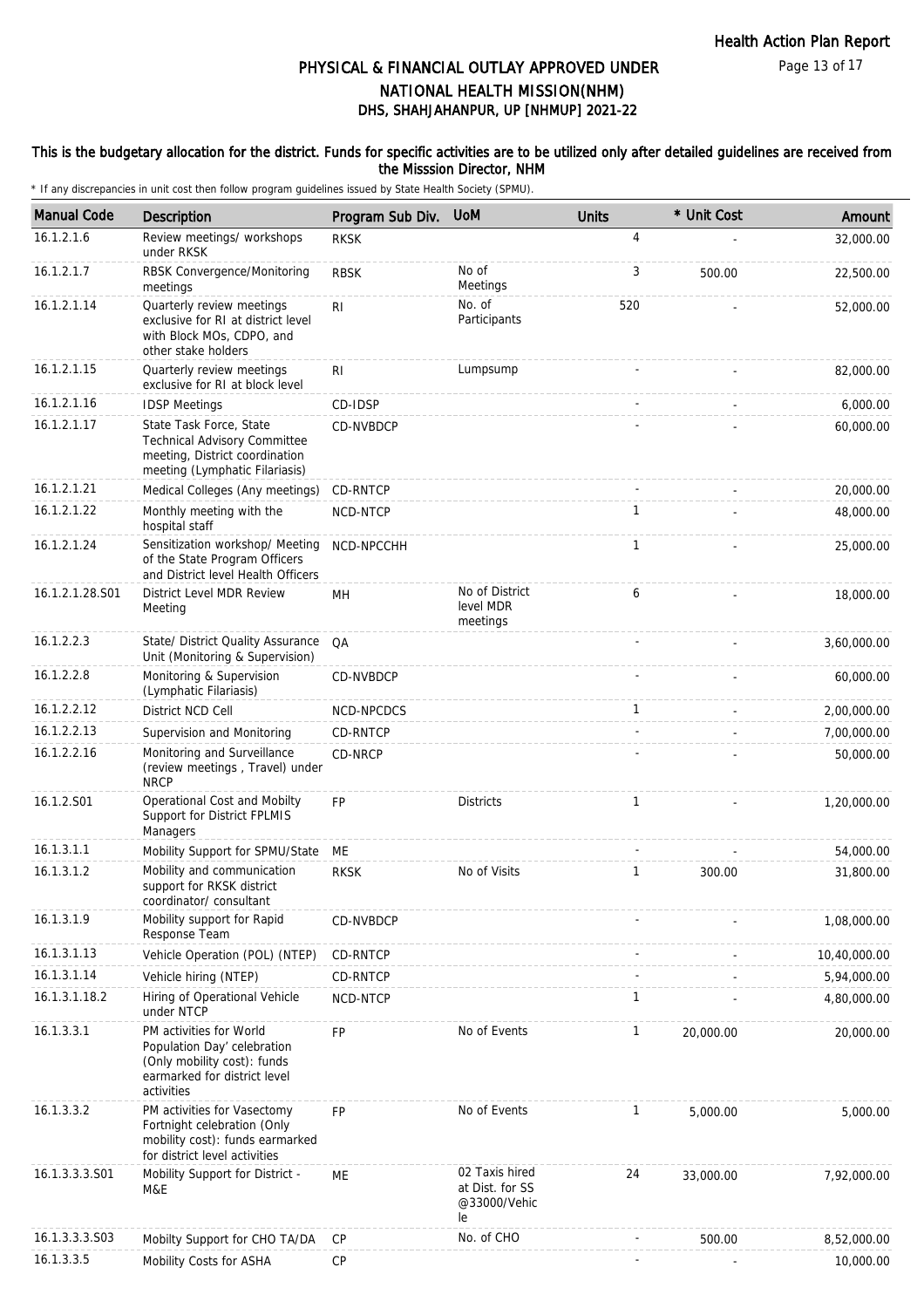Page 14 of 17

# DHS, SHAHJAHANPUR, UP [NHMUP] 2021-22 PHYSICAL & FINANCIAL OUTLAY APPROVED UNDER NATIONAL HEALTH MISSION(NHM)

#### This is the budgetary allocation for the district. Funds for specific activities are to be utilized only after detailed guidelines are received from the Misssion Director, NHM

| <b>Manual Code</b> | Description                                                                                                                                           | Program Sub Div. | <b>UoM</b>                                                      | <b>Units</b> | * Unit Cost | Amount       |
|--------------------|-------------------------------------------------------------------------------------------------------------------------------------------------------|------------------|-----------------------------------------------------------------|--------------|-------------|--------------|
|                    | Resource Centre/ASHA                                                                                                                                  |                  |                                                                 |              |             |              |
| 16.1.3.3.7         | Mentoring Group (Kindly Specify)<br>Mobility Support for supervision<br>for district level officers.                                                  | R <sub>l</sub>   | No of Distrcts                                                  |              |             | 3,00,000.00  |
| 16.1.3.3.8         | MOBILITY: Travel Cost, POL,<br>etc. during outbreak<br>investigations and field visits for<br>monitoring programme activities<br>at DSU on need basis | CD-IDSP          |                                                                 |              |             | 2,70,000.00  |
| 16.1.3.3.9         | Monitoring, Evaluation &<br>Supervision & Epidemic<br>Preparedness (Only Mobility<br>Expenses)                                                        |                  |                                                                 |              |             | 1,98,000.00  |
| 16.1.3.3.10        | Travel expenses - Contractual<br>Staff at District level                                                                                              | CD-NLEP          |                                                                 |              |             | 25,000.00    |
| 16.1.3.3.11        | Mobility Support: District Cell                                                                                                                       | CD-NLEP          |                                                                 |              |             | 1,50,000.00  |
| 16.1.3.3.12        | Medical Colleges (All service<br>delivery to be budgeted under<br>B.30)                                                                               | CD-RNTCP         |                                                                 |              |             | 24,000.00    |
| 16.1.3.3.13        | Miscellaneous/ Travel                                                                                                                                 | NCD-NMHP         |                                                                 | 1            |             | 5,00,000.00  |
| 16.1.3.3.14        | <b>Enforcement Squads</b>                                                                                                                             | NCD-NTCP         |                                                                 | 1            |             | 10,000.00    |
| 16.1.3.3.16        | District NCD Cell (TA,DA, POL)                                                                                                                        | NCD-NPCDCS       |                                                                 | $\mathbf{1}$ |             | 2,00,000.00  |
| 16.1.3.3.17.S01    | Mission Parivar Vikas Campaign                                                                                                                        | <b>FP</b>        | No of<br>Campaign                                               | 28           | 1,000.00    | 28,000.00    |
| 16.1.3.3.17.S04    | Mobility Support for District<br>Maternal Health Consultant                                                                                           | MH               | No fo<br>Mentoring &<br>Support visit                           | 12           |             | 1,20,000.00  |
| 16.1.3.4.1         | PM activities for World<br>Population Day' celebration<br>(Only mobility cost): funds<br>earmarked for block level<br>activities                      | <b>FP</b>        | No of Events                                                    | 15           | 1,000.00    | 15,000.00    |
| 16.1.3.4.2         | PM activities for Vasectomy<br>Fortnight celebration (Only<br>mobility cost): funds earmarked<br>for block level activities                           | <b>FP</b>        | No of Events                                                    | 15           | 1,000.00    | 15,000.00    |
| 16.1.3.4.3.S01     | Mobility for Supportive<br>Supervision At Block Level-M&E                                                                                             | ME               | 01 Taxi hired<br>at Block level<br>for SS<br>@33000/Vehic<br>le |              | 33,000.00   | 59,40,000.00 |
| 16.1.3.4.3.S02     | Mobility Support &<br>Commnication cost for BCPM                                                                                                      | CP               | No. of BCPM                                                     |              | 5,100.00    | 9,18,000.00  |
| 16.1.3.4.5.S01     | Communication Cost for HWC<br>Staff                                                                                                                   | CP               |                                                                 |              |             | 7,10,000.00  |
| 16.1.4.1.1         | JSY Administrative Expenses                                                                                                                           | MН               | As per<br><b>Deliveries</b><br>Load                             |              |             | 26,74,960.00 |
| 16.1.4.1.5         | Office expenses on telephone,<br>fax, Broadband Expenses &<br><b>Other Miscellaneous</b><br>Expenditures                                              | CD-IDSP          |                                                                 |              |             | 1,95,000.00  |
| 16.1.4.1.6         | contingency support                                                                                                                                   | CD-NVBDCP        |                                                                 |              |             | 50,000.00    |
| 16.1.4.1.10        | Office Operation (Miscellaneous)                                                                                                                      | CD-RNTCP         |                                                                 |              |             | 4,37,500.00  |
| 16.1.4.1.11        | Tobacco Cessation Centre (TCC): NCD-NTCP<br>Office Expenses                                                                                           |                  |                                                                 | $\mathbf{1}$ |             | 1,00,000.00  |
| 16.1.4.2.1         | District Quality Assurance Unit<br>(Operational cost)                                                                                                 | QA               |                                                                 |              |             | 4,44,000.00  |
| 16.1.4.2.4         | Office operation & Maintenance -<br><b>District Cell</b>                                                                                              | CD-NLEP          |                                                                 |              |             | 35,000.00    |
| 16.1.4.2.5         | District Cell - Consumables                                                                                                                           | CD-NLEP          |                                                                 |              |             | 30,000.00    |
| 16.1.4.2.6         |                                                                                                                                                       |                  |                                                                 | 1            |             |              |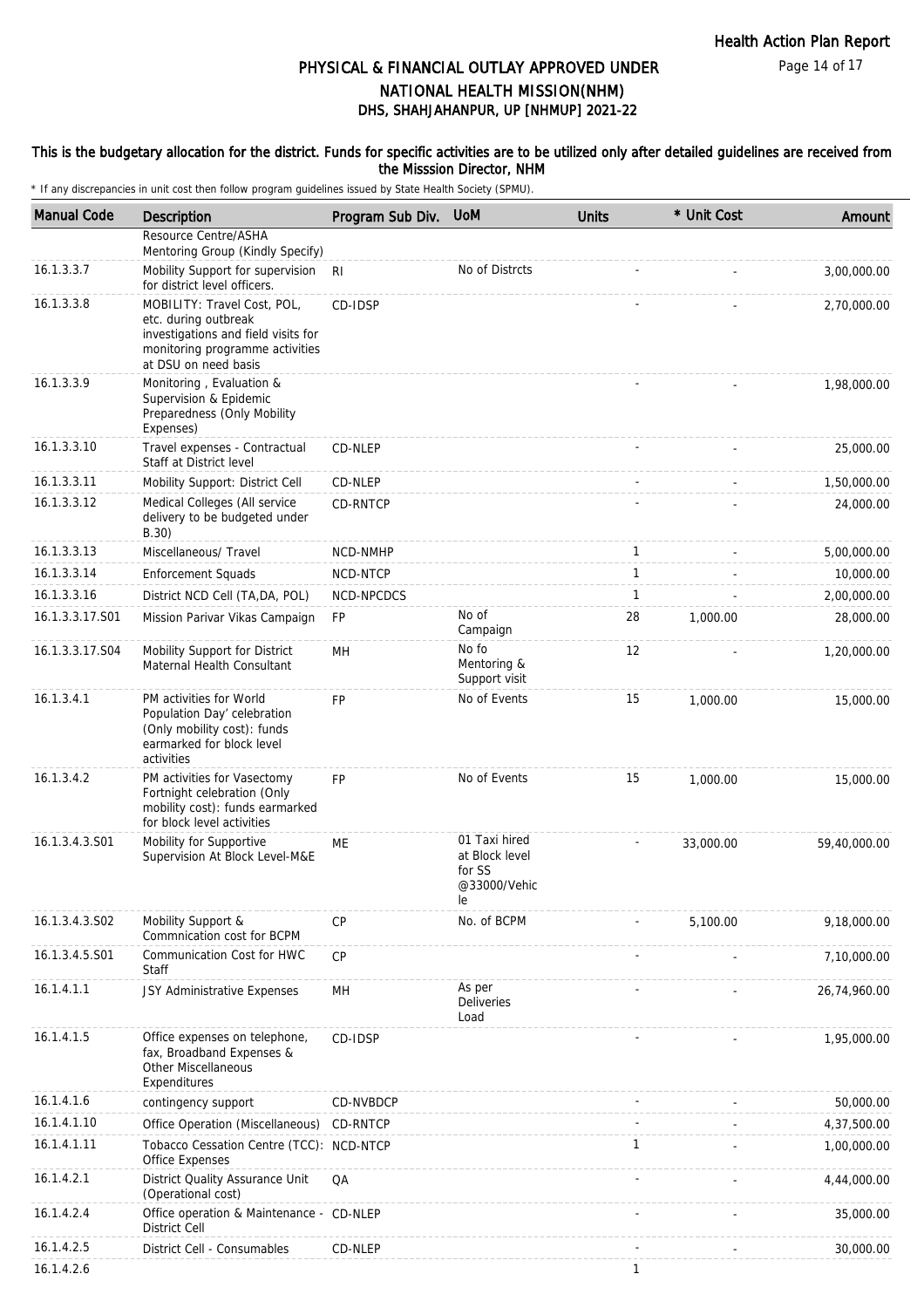Page 15 of 17

### DHS, SHAHJAHANPUR, UP [NHMUP] 2021-22 PHYSICAL & FINANCIAL OUTLAY APPROVED UNDER NATIONAL HEALTH MISSION(NHM)

#### This is the budgetary allocation for the district. Funds for specific activities are to be utilized only after detailed guidelines are received from the Misssion Director, NHM

| <b>Manual Code</b> | Description                                                                                       | Program Sub Div. | <b>UoM</b>                           | <b>Units</b> | * Unit Cost | Amount       |
|--------------------|---------------------------------------------------------------------------------------------------|------------------|--------------------------------------|--------------|-------------|--------------|
|                    | Operational expenses of the<br>district centre : rent, telephone<br>expenses, website etc.        | NCD-NMHP         |                                      |              |             | 10,000.00    |
| 16.1.4.2.8         | District Tobacco Control Cell<br>(DTCC): Misc./Office Expenses                                    | NCD-NTCP         |                                      | $\mathbf{1}$ |             | 5,00,000.00  |
| 16.1.4.2.9         | District NCD Cell (Contingency)                                                                   | NCD-NPCDCS       |                                      | $\mathbf{1}$ |             | 1,00,000.00  |
| 16.1.4.3.1         | SNCU Data management<br>(excluding HR)                                                            | <b>CH</b>        | No of Units                          | $\mathbf{1}$ | 1,00,000.00 | 60,000.00    |
| 16.1.5.2.1         | Minor repairs and AMC of<br>IT/office equipment supplied<br>under IDSP                            | CD-IDSP          |                                      |              |             | 10,000.00    |
| 16.1.5.2.4         | Vehicle Operation (Maintenance)                                                                   | CD-RNTCP         |                                      |              |             | 2,43,000.00  |
| 16.1.5.3.1         | PM activities under Micronutrient RI<br>Supplementation Programme                                 |                  | Lumpsump                             |              |             | 4,56,000.00  |
| 16.1.5.3.3         | Concurrent Audit system                                                                           | FD               |                                      |              |             | 1,44,000.00  |
| 16.1.5.3.7         | Epidemic preparedness (Dengue<br>& Chikungunya)                                                   | CD-NVBDCP        |                                      |              |             | 35,000.00    |
| 16.1.5.3.16.S05    | DPMU Operational Cost                                                                             | HR.              |                                      | $\mathbf{1}$ |             | 13,76,220.00 |
| 16.1.5.3.16.S06    | <b>BPMU Oprational Cost</b>                                                                       | <b>HR</b>        |                                      | 15           |             | 31,25,520.00 |
| 16.1.5.3.16.S09    | Oprational Cost for RBSK                                                                          | <b>RBSK</b>      | No of DEIC<br>Manager                | $\mathbf{1}$ | 10,000.00   | 10,000.00    |
| 16.1.5.3.16.S10    | Operational cost of RBSK-MHT                                                                      | <b>RBSK</b>      | No of Team                           | 30           | 14,000.00   | 4,20,000.00  |
| 16.1.5.3.16.S15    | Office & Administrative Expence<br>for State & District Rabies<br>Program                         | CD-NRCP          |                                      |              |             | 12,000.00    |
| 16.1.5.3.16.S18    | Office operational cost & other<br>office expences unedr NPCB                                     | NCD-NPCB         |                                      |              |             | 1,00,000.00  |
| 16.1.5.3.16.S22.   | Pol & Opex of DG set of Vaccine<br>Storage at District level & other<br>Cold Chain Point under RI | R <sub>l</sub>   | <b>Districts</b>                     |              | 1,20,000.00 | 1,20,000.00  |
| 16.1.5.3.16.S25    | Operational Cost for District<br>Maternal Health Consultant                                       | MH               | No of monthly<br>operational<br>cost |              |             | 1,20,000.00  |
| 16.2.1.S02         | Data Entry Operator                                                                               | FP               | No of<br>HR/MONTH                    | 1            | 14,071.00   | 2,55,259.00  |
| 16.2.1.S11         | Contigency District PCPNDT Cell                                                                   | <b>FP</b>        | No of<br>District/Month              | $\mathbf{1}$ | 5,000.00    | 5,000.00     |
| 16.2.2.S03         | District Level Mobility Support<br>for PNDT Team                                                  | FP               | No of Distrcts                       | 1            | 50,000.00   | 50,000.00    |
| 16.3.2.S01         | Mobility Support for HMIS &<br><b>MCTS Block Level</b>                                            | <b>MIS</b>       |                                      | 15           |             | 54,000.00    |
| 16.3.3.S01         | Operational cost for HMIS &<br>MCTS-AMC                                                           | <b>MIS</b>       |                                      |              |             | 1,45,200.00  |
| 16.3.3.S02         | Operational cost for HMIS &<br>MCTS-Internet                                                      | <b>MIS</b>       |                                      |              |             | 2,16,000.00  |
| 16.3.3.S03         | Operational cost for HMIS &<br>MCTS-Office Expenditure                                            | <b>MIS</b>       |                                      |              |             | 3,06,000.00  |
| 16.3.3.S04         | Operational cost for HMIS &<br>MCTS-Recurring Charges for<br><b>ANMOL Tablet</b>                  | <b>MIS</b>       |                                      | 400          |             | 14,40,000.00 |
| 16.4.2.1.1.S01     | District Programme Manager                                                                        | <b>HR</b>        |                                      | $\mathbf{1}$ |             | 6,61,632.00  |
| 16.4.2.1.1.S02     | <b>District Community Process</b><br>Manager                                                      | HR.              |                                      | 1            |             | 5,38,488.00  |
| 16.4.2.1.1.S04     | District Accounts Manager                                                                         | <b>HR</b>        |                                      | $\mathbf{1}$ |             | 5,38,488.00  |
| 16.4.2.1.1.S05     | District Data Cum Account<br>Assistant                                                            | HR.              |                                      | 1            |             | 3,67,548.00  |
| 16.4.2.1.1.S06     | DEIC manager                                                                                      | <b>RBSK</b>      |                                      | $\mathbf{1}$ |             | 5,02,080.00  |
| 16.4.2.1.1.S09     | Support Staff                                                                                     | HR.              |                                      | $\mathbf{1}$ |             | 2,00,775.00  |
| 16.4.2.1.1.S11     | District M I & E Officer                                                                          | <b>MIS</b>       |                                      |              |             | 1,80,000.00  |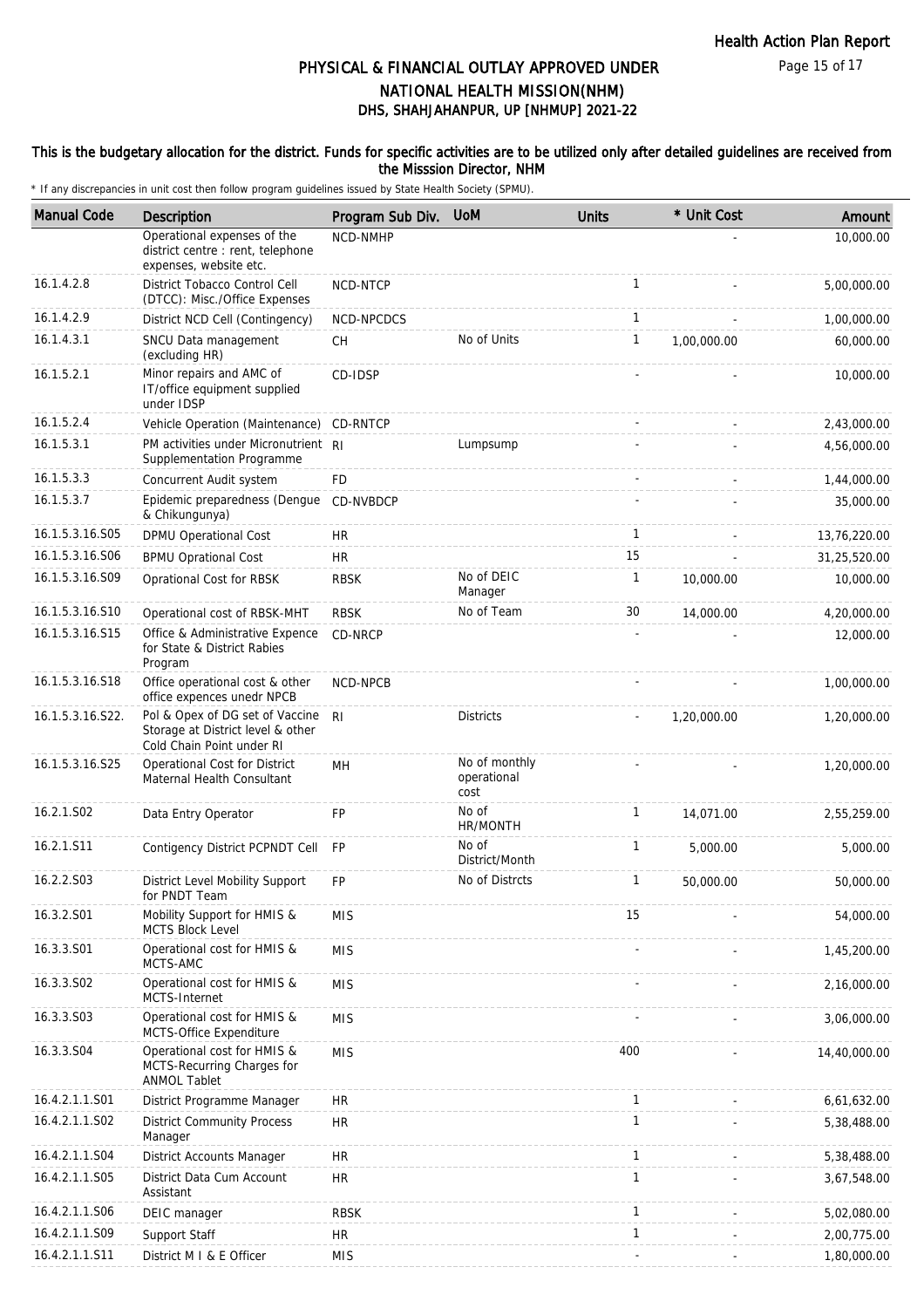### This is the budgetary allocation for the district. Funds for specific activities are to be utilized only after detailed guidelines are received from the Misssion Director, NHM

| <b>Manual Code</b> | Description                                                                        | Program Sub Div. | <b>UoM</b>                      | <b>Units</b> | * Unit Cost | Amount       |
|--------------------|------------------------------------------------------------------------------------|------------------|---------------------------------|--------------|-------------|--------------|
| 16.4.2.1.2.S01     | <b>RKSK Consultant</b>                                                             | <b>RKSK</b>      |                                 | $\mathbf{1}$ |             | 4,82,252.00  |
| 16.4.2.1.2.S02     | District Consultant(MH)                                                            | MH               | No of District<br>Consultant MH | $\mathbf{1}$ |             | 5,29,200.00  |
| 16.4.2.1.2.S05     | <b>District Consultant Quality</b><br>Assurance                                    | QA               |                                 | $\mathbf{1}$ |             | 7,33,000.00  |
| 16.4.2.1.8.S01     | Programme cum Admin. Asst.                                                         | QA               |                                 | $\mathbf{1}$ |             | 2,34,915.00  |
| 16.4.2.2.2.S01     | District Epidemiologist-CD-IDSP                                                    | CD-IDSP          |                                 |              |             | 8,78,644.00  |
| 16.4.2.2.2.S02     | District Leprosy Consultant-CD-<br><b>NLEP</b>                                     | CD-NLEP          |                                 |              |             | 5,81,011.00  |
| 16.4.2.2.4.S01     | Sr PMDT-TB HIV Coodinators                                                         | CD-RNTCP         |                                 |              |             | 4,47,539.00  |
| 16.4.2.2.4.S02     | PPM Coordinator-RNTCP                                                              | CD-RNTCP         |                                 |              |             | 8,95,000.00  |
| 16.4.2.2.4.S03     | District Programme Coordinator-<br><b>RNTCP</b>                                    | <b>CD-RNTCP</b>  |                                 |              |             | 5,59,000.00  |
| 16.4.2.2.5.S01     | District Data Manager-CD-IDSP                                                      | CD-IDSP          |                                 | $\sim$       |             | 3,91,822.00  |
| 16.4.2.2.6.S01     | Senior Treatment<br>Supervisor(STS)                                                | CD-RNTCP         |                                 |              |             | 40,15,870.00 |
| 16.4.2.2.6.S03     | Senior TB Lab Supervisor(STLS)                                                     | CD-RNTCP         |                                 | $\sim$       |             | 30,72,220.00 |
| 16.4.2.2.7.S01     | Accountant- Full time                                                              | CD-RNTCP         |                                 |              |             | 3,98,000.00  |
| 16.4.2.2.10.S01    | Driver-CD-RNTCP                                                                    | CD-RNTCP         |                                 |              |             | 1,55,665.00  |
| 16.4.3.1.1.S01     | <b>Block Programme Manager</b>                                                     | <b>HR</b>        |                                 | 15           |             | 59,01,261.00 |
| 16.4.3.1.1.S02     | <b>Block Account Manager</b>                                                       | <b>HR</b>        |                                 | 15           |             | 44,66,625.00 |
| 16.4.3.1.1.S03     | <b>Block Community Process</b><br>Manager                                          | <b>CP</b>        |                                 |              |             | 42,24,146.00 |
| 16.4.3.1.9.S03     | Data Entry Operator-HR                                                             | <b>HR</b>        |                                 | 2            |             | 5,57,040.00  |
| 16.4.3.1.9.S04     | Data Entry Operator-MCTS OPR<br>820 MIS                                            | <b>MIS</b>       |                                 | 15           |             | 39,54,960.00 |
| 16.4.3.1.9.S05     | Data Entry Operator-MIS<br>Outsource                                               | <b>MIS</b>       |                                 | 25378        |             | 1,26,888.00  |
| 16.4.3.1.9.S07     | Data Entry Operator-RI                                                             | RI               |                                 |              |             | 2,37,510.00  |
| 16.4.3.1.9.S08     | Data Entry Operator-RNTCP                                                          | CD-RNTCP         |                                 |              |             | 3,45,000.00  |
| 16.4.3.1.9.S11     | Data Entry Operator- CD-IDSP                                                       | CD-IDSP          |                                 |              |             | 2,37,187.00  |
| 16.4.3.1.9.S13     | Data Entry Operator- NBCP-<br><b>District</b>                                      | NCD-NPCB         |                                 |              |             | 1,54,131.00  |
| 17.2.1             | Telemedicine/ teleconsultation<br>facility under Ayushman Bharat<br>H&WC           | CP               |                                 |              |             | 26,52,000.00 |
| 17.8.S05           | Internet Cost to ASHA & AF at<br><b>HWC</b>                                        | <b>CP</b>        | No of ASHA &<br>AF              |              | 200.00      | 23,02,800.00 |
| 18.1.2             | Increasing accessibility and avail FP<br>of FP services at pub health<br>providers |                  | No of FDOS                      | 15           |             | 1,57,500.00  |
| 18.1.4             | Counseling training for Service<br>Provider                                        | <b>FP</b>        | No of Batch                     | $\mathbf{1}$ | 15,400.00   | 15,400.00    |
| U.1.1.1.2          | Support for implementation of<br><b>NVBDCP</b>                                     | CD-NVBDCP        |                                 |              |             | 8,23,600.00  |
| U.1.3.1            | Operational Expenses of UPHCs<br>(excluding rent)                                  | <b>NUHM</b>      | No of UPHC                      | 11           | 8,000.00    | 10,56,000.00 |
| U.1.3.3            | Operational Expenses of Health<br>Kiosks                                           | <b>NUHM</b>      | No of Kiosk                     | 2            | 5,000.00    | 1,20,000.00  |
| U.2.2.1            | Mobility support for ANM/LHV                                                       | <b>NUHM</b>      | No of ANM                       | 42           | 500.00      | 2,52,000.00  |
| U.2.3.1            | <b>UHNDs</b>                                                                       | <b>NUHM</b>      | No of ANM                       | 42           | 1,000.00    | 5,04,000.00  |
| U.2.3.2            | Special outreach camps in<br>slums/ vulnerable areas                               | <b>NUHM</b>      | No of UPHC                      | 11           | 6,500.00    | 4,29,000.00  |
| U.3.1.1.1          | Incentives for routine activities                                                  | <b>NUHM</b>      | No of ASHA                      | 151          | 2,000.00    | 36,24,000.00 |
| U.3.1.1.2          | ASHA incentives for Ayushman<br>Bharat Health & Wellness<br>Centres (H&WC)         | <b>NUHM</b>      | No of ASHA                      | 48           | 1,000.00    | 5,76,000.00  |